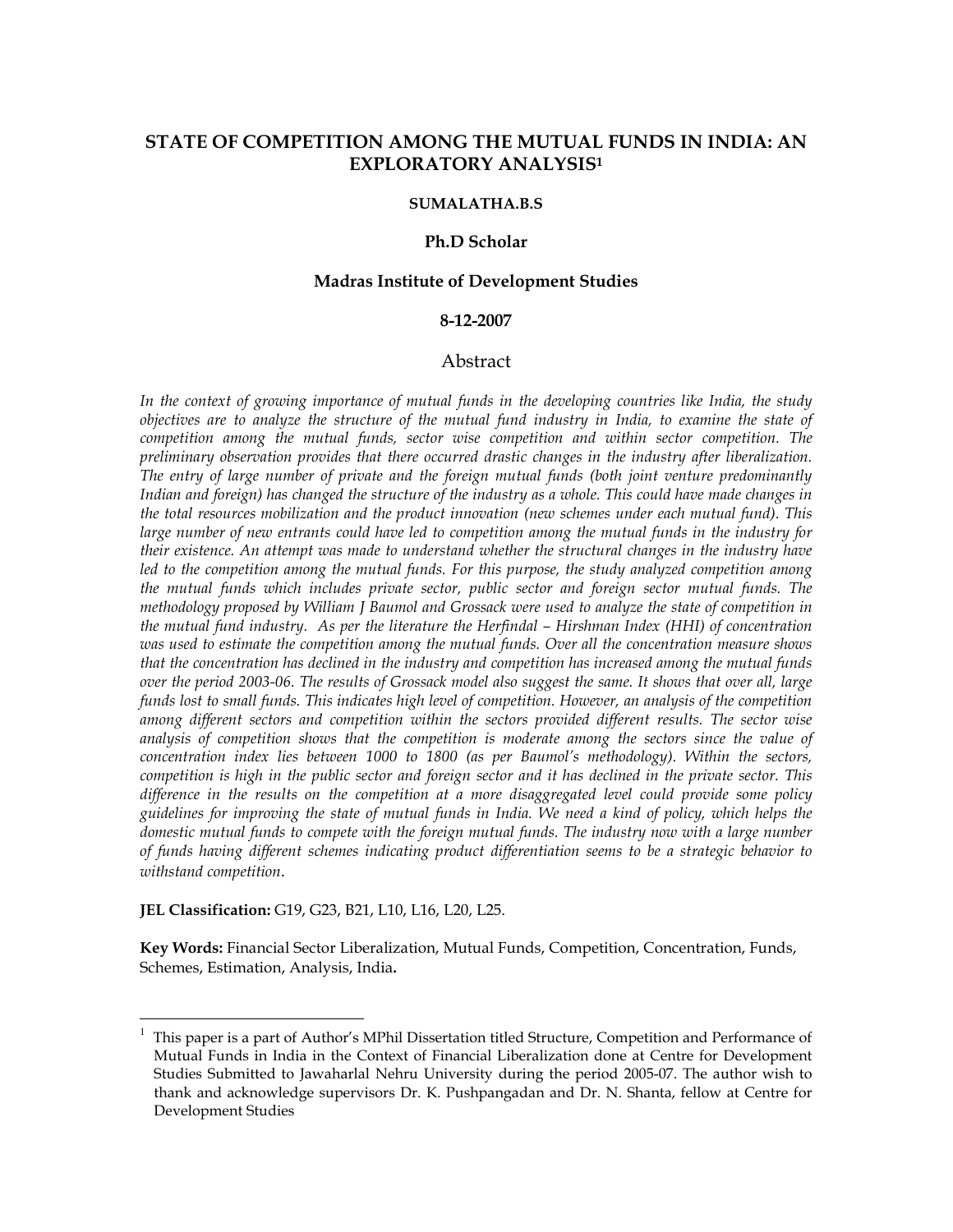#### Introduction

Financial sector liberalization was one of the major reforms, which have taken place in majority of the developing countries in the eighties. The major objectives of financial sector reform were to improve the allocative efficiency of resources and accelerate the growth process of the real sector by removing structural deficiencies affecting the performance of financial institutions and financial markets. Also the main thrust of reforms in the financial sector was on the creation of efficient and stable financial institutions and markets. In response to reforms, the Indian financial sector has undergone radical transformation in the post financial liberalization period. Reforms have altered the organizational structure, ownership pattern and domain of operations of institutions and infused competition in the financial sector.

Coupled with this, there has been increase in the growth of financial institutions like mutual funds in many of the developing nations in recent years. This is also relevant in the Indian context where a large number of mutual funds were started after the financial sector reforms. In the case of financial sector and mutual funds, reforms attempted to create a competitive environment by allowing private sector participation. When the mutual funds industry was liberalized in 1992, the UTI had held a monopoly in the market for almost 30 years. Indian retail investors had been familiarized to guaranteed high returns on their UTI investments. This good record, combined with aggressive marketing by new entrants, led to expectations of high profits by investors who began to invest strongly in the new private mutual funds.

A large number of mutual funds operating in the country has intensified competition and led to product innovation. According to AMFI, presently there are 37 mutual funds including public, private and foreign funds (Joint ventures Indian and Foreign). Product innovation is happening by way of new plans or schemes. Thus from the monopoly of a single mutual fund like UTI, mutual fund industry moved to public with a few public sector funds and has now with the entry of private and foreign funds, it has moved to a competitive environment. Mutual funds presently offer a variety of options to investors such as income funds, balanced funds, liquid funds, gilt funds, index funds, exchange traded funds and sectoral funds etc (Report on Currency and Finance, RBI, 2006). This diversification of funds and schemes may be attributed to the increasing competition among the players. The growth in net resources mobilized by mutual funds in India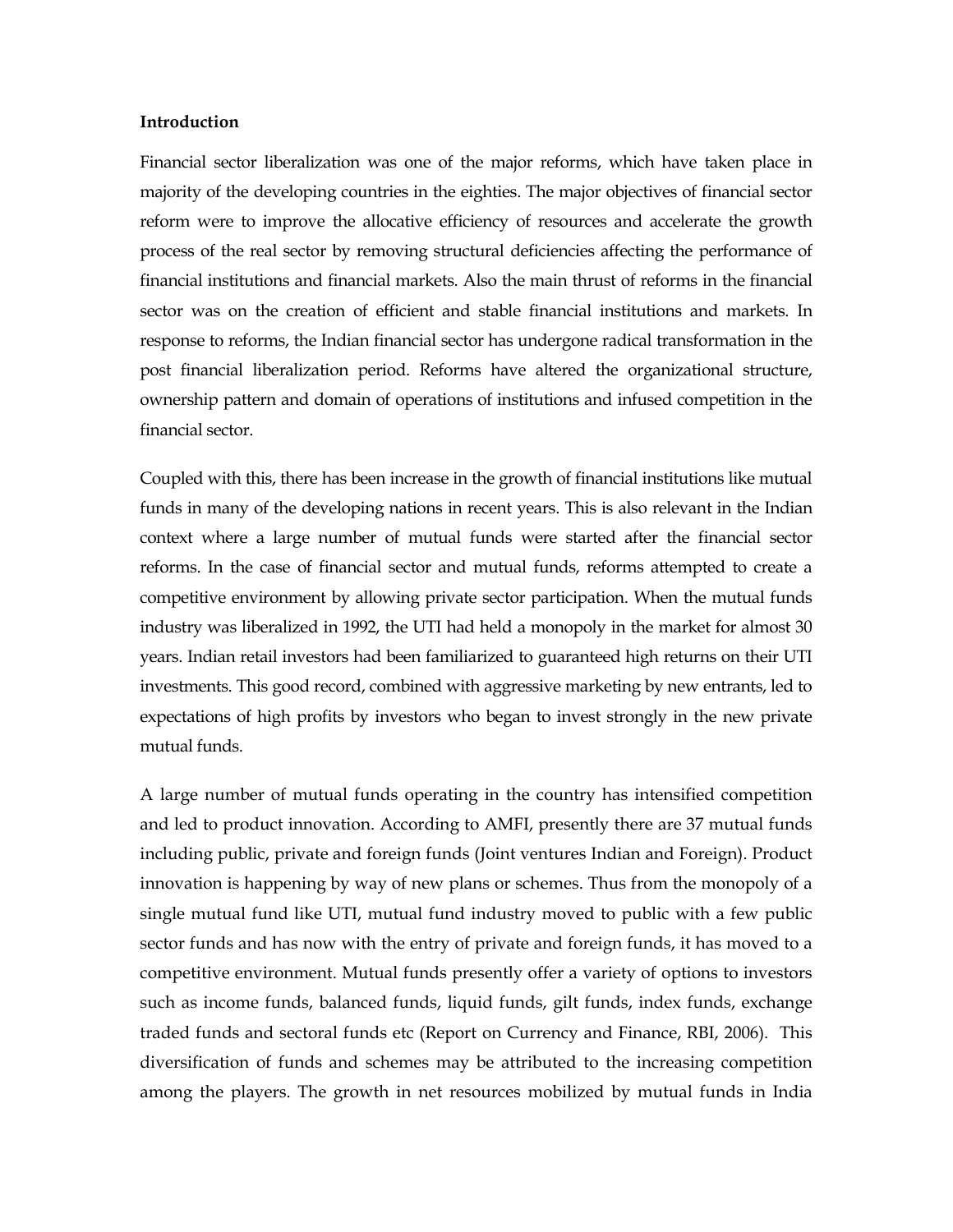since their inception, trends of fund mobilization by UTI, private sector and public sector mutual funds, net resource mobilization by different mutual funds within private sector and scheme-wise breakup of resource mobilization are also analyzed. It is observed that after the reforms, mutual funds has increased its resources mobilization especially the private sector and also we can see that the number of mutual funds and its schemes has increased over the years particularly in the private mutual funds.

This background motivated the need to explore more about the Indian scenario of mutual funds and its competitiveness. It clearly shows that the structure of mutual fund industry has changed after commencement of the financial sector reforms in various forms including different types of funds and different schemes for mobilizing resources in the economy. In this context, it looks necessary to analyze competition among the mutual funds in India in the reformed regime. Apart from this, it is necessary to know the pattern of competition existing among different types of mutual funds and within different types of mutual funds as well as for different types of schemes to understand the conduct of the mutual fund industry in India.

This paper has been divided into four sections.

Section 1: Theoretical Underpinnings Section 2: Methodology and Data Section 3: Observed Analysis Section 4: Conclusion

# 1. Theoretical Propositions

In this paper an attempt is made to discuss the market structure and competition in the context of mutual fund industry in India. Since mutual funds is not an industry and it falls within the domain of financial institutions, it is important to know how theoretically it has been treated as an industry before analyzing competition in the mutual fund industry. Also we need to know about the various concepts related to industry structure, competition and performance while analyzing competition in this particular context.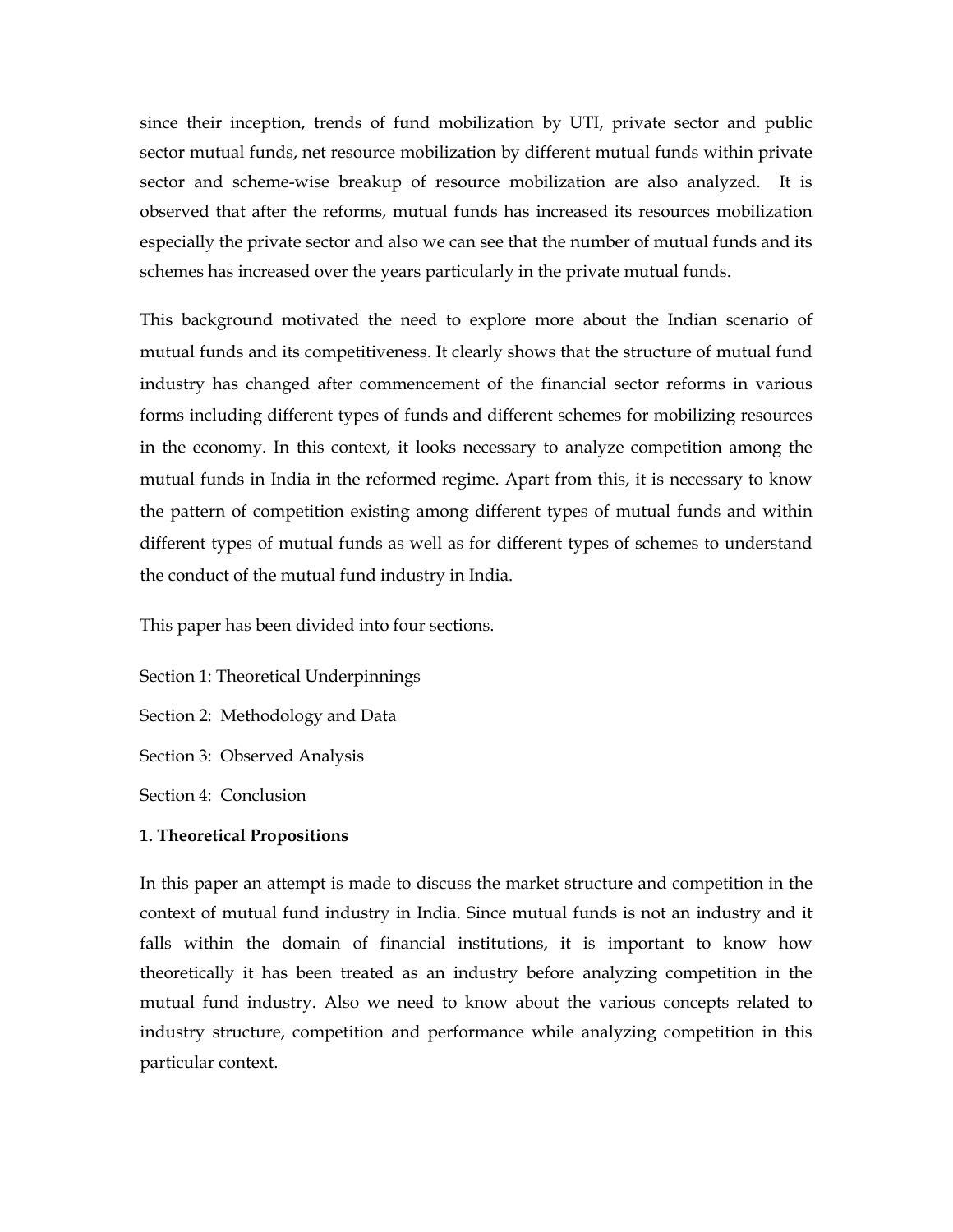### 1.1 Market Structure, Competition and Efficiency

The structure conduct performance (SCP) paradigm has played an influential role in industrial organization research (Bain, 1956; Needham, 1979; Scherer 1980)<sup>2</sup>. The basic idea is that the industrial structure directs the conduct (strategy) of firms in the industry and may influence their performance as well<sup>3</sup>. Most industrial organization studies have been directed towards examining variations in structure, conduct and performance across industries (Scherer, 1980). Later it has been noted that the basic ideas underlying the SCP paradigm can be useful for assessing within-industry competition of crucial importance for the firm's choice of strategy (Caves, 1980; Porter, 1981)4. Each factors of this theorem has been explained in detail in the following sections<sup>5</sup>.

### 1.2 Industry Structure

l

The industry structure can be described by a variety of characteristics such as number of buyers and sellers, their size-distributions, product differentiation, regulations, barriers to entry and exit etc (Scherer, 1980; Porter, 1981). The SCP paradigm implies that structural changes may lead to subsequent changes in industry behavior; industry performance and the ownership patterns of types of organizations etc and such changes can be initiated by governmental interventions<sup>6</sup>. The industrial structure may however change without such interventions in the sense that the creation and adoption of technological innovations can influence firms' performance, which may lead to changing industrial structure. Improved firm performance may lead to higher market shares and elimination of competitors. The entry of new and better performing firms may in a similar way change the industrial structure. Thus industry structure is assumed to

<sup>2</sup> Bain Joe S first developed the theoretical and empirical work on the SCP paradigm in paper series, 1949, 1950 and 1951. Also Bain suggests that barriers to entry and market concentration are essential to the industry structure and performance

<sup>3</sup> Conduct in the industrial organization may be considered comparable to strategy in the strategic management literature (Caves, 1980).

<sup>4</sup> (Kjell Grønhaug; Tor Fredriksen 1988), In this literature a detailed discussion has been done about the SCP paradigm

<sup>5</sup> The structure, competition and performance are explained separately.

<sup>6</sup> The anti-trust policy in the USA and the multitude of regulations observed in most European and other countries can be seen as devices to influence industry structure, conduct and performance, as well as consumer welfare (Utton, 1970).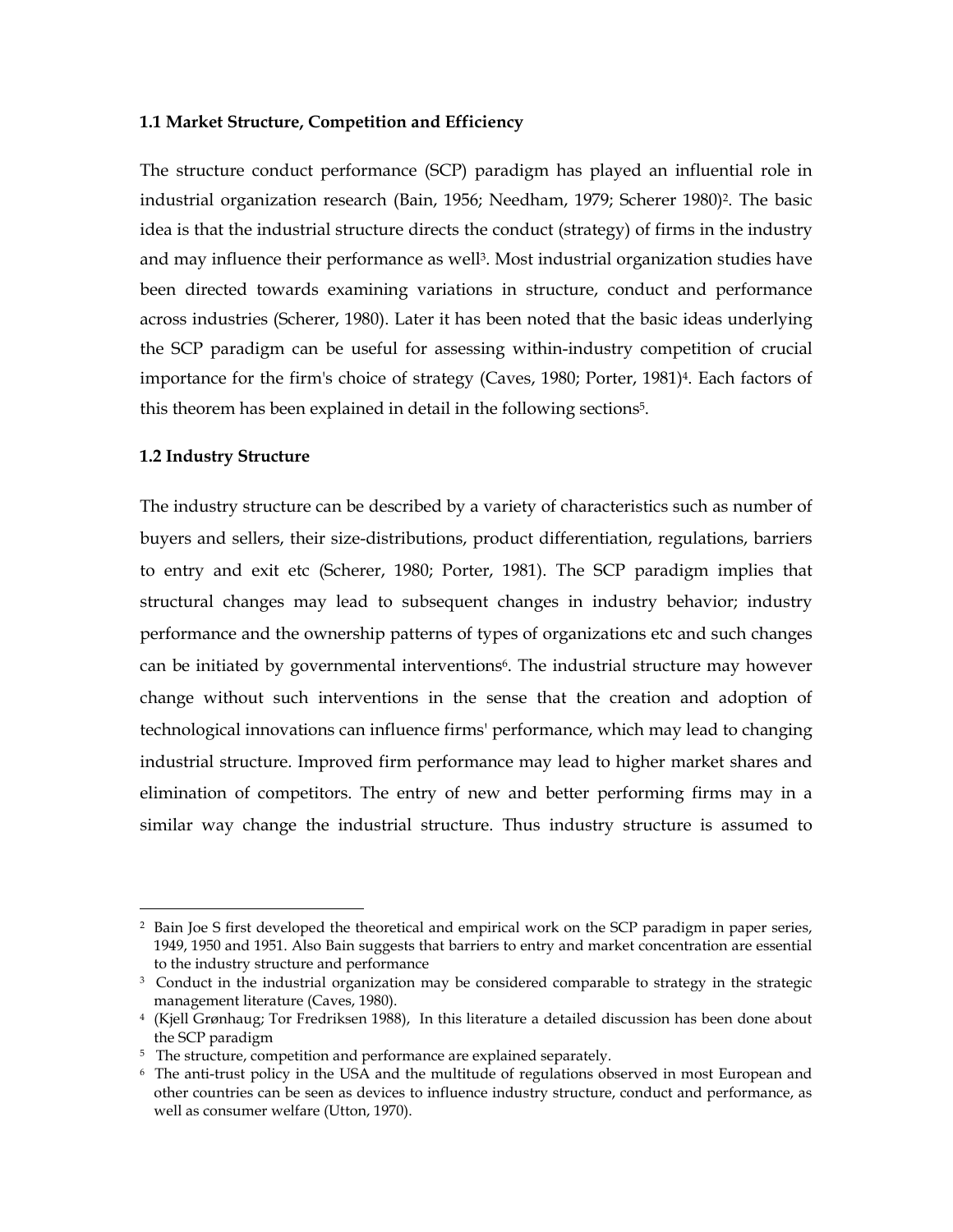influence conduct (strategy) and performance, but changes in conduct (strategy) and performance may change industry structure as well (Scherer 1980).

Also economists seek to measure market structure because theory suggests that it has an important influence on the behavior or performance of firms in the market. The measures are an attempt to link the organization of firms to the degree of competition in a market and hence to predict the departure of price or rate of return from the competitive level. The structure measure used should reflect characteristics of markets that are common elements in a wide variety of market structures. An alternative approach for evaluating structure measures is to focus upon the information they convey about common elements in all market structures. Two such market characteristics are the number of firms in the market and their relative size distribution. While these two characteristics do not completely describe a given market structure, they are the two most important elements in any definition of a structure (Jacquemin, 1972)7.

The most obvious characteristic of any market structure is the number of participants. If all firms are of equal size one number completely describes the structure. Once it is recognized that firms are not all of the same size, characterization of a market structure by some measure becomes more complex. The distribution of shares among the firms affects behavior and should be reflected in a structure measure. Commonly used market structure measures reflect both the number of firms in the market and their size distribution, but they implicitly assign different weights to them. In this range differences in the relative size of firms and their numbers are most likely to affect the degree of competitiveness. Using different structural measures studies have reached different conclusions concerning the relationship between structure and performance. Also the main elements of market structure are concentration, product differentiation and barriers to entry of new firms (White, 1982).

l

<sup>7</sup> Specification of these structural characteristics comes prior to hypotheses about the types of firm behavior in models. The main elements of market structure are concentration, product differentiation and barriers to entry of new firms. Market performance is concerned with the appraisal of the industry's contribution to efficiency.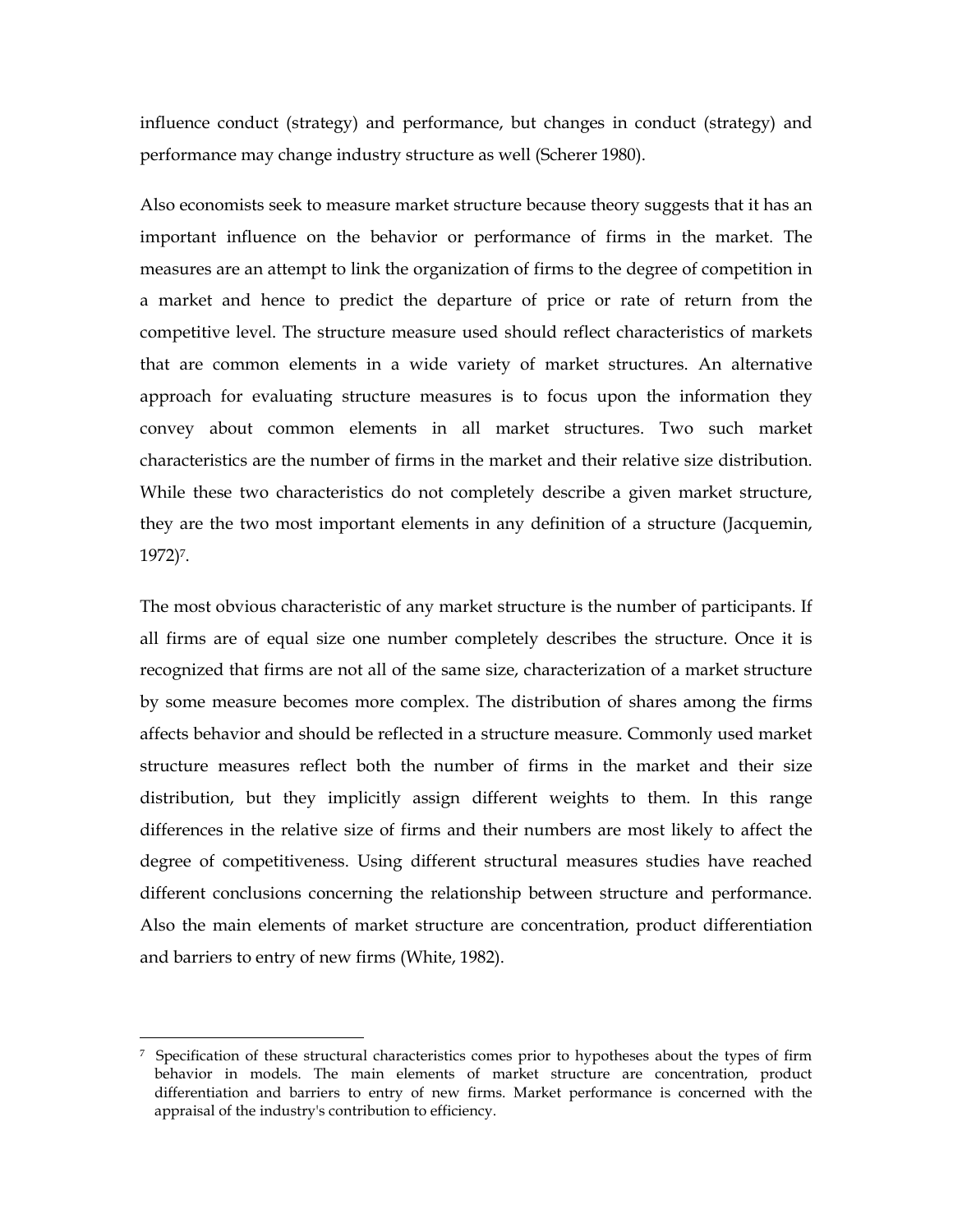Baumol et.al (1989) gives a detailed discussion for treating mutual funds as an industry by explaining the features of an industry. On the basis of the number of firms (funds) existing, types of products (Schemes) and conditions to entry, the study has treated mutual funds as an industry. The study has analyzed about the market structure, concentration and performance by using Structure Conduct Performance (SCP) framework in the context of mutual funds.

The presence of entry barriers impedes the optimal flow of resources into an industry. The strongest evidence of the ease of entry that characterizes the mutual fund industry is the remarkable amount of entry that has actually occurred in the form of new funds (Weizsacker, 1980). The backdrop analysis has already established that several structural changes have taken place in the mutual fund industry in India and also that various conditions to competition prevailed.

# 1.3 Competition and Performance

l

The presence of more than one firm in an industry or the presence of substitute products offered by firms in other industries implies competition8. The various conditions to the competition and features of the different markets in general and particular to the mutual fund industry are clearly mentioned in the literature (Baumol 1982 and Baumol et.al  $1989$ <sup>9</sup>. In general concentration ratios are widely used for characterizing industrial structures (Utton 1970). The popularity of such measures is easy to grasp<sup>10</sup>. But there is lack of literature pertaining to the field of competition in the mutual fund industry in Indian context. Boumol et.al (1989) has really looked into the aspects of competition among the mutual funds in the context of United Kingdom. Baumol has used concentration measures for analyzing competition. This study has followed Baumol's methodology for estimating competition among the mutual funds in Indian context.

 $^8\,$  In order to stay in business, the firm has to cover its costs in the long run. From the individual firm's point of view excess profit is desirable.' Inability to cover all costs in the long run will inevitably force the firm to exit the industry

<sup>9</sup> Baumol et al (1982), Theory of contestable markets, the condition of mobility barriers to the competition were mentioned in the literature of Porter (1980).

 $10$  They are simple to calculate; they are quantitative; and they convey the impression of 'objectivity'. It is, however, easy to point at several inherent weaknesses (Carter, 1984); for example, the firm may operate in foreign markets as well as in the domestic one. By considering concentration among the domestic producers only (as do most studies applying concentration ratios) the possibility that firms may operate in several markets is overlooked. The mere notion of concentration ratio implies restriction to specific geographical area, such as the domestic market.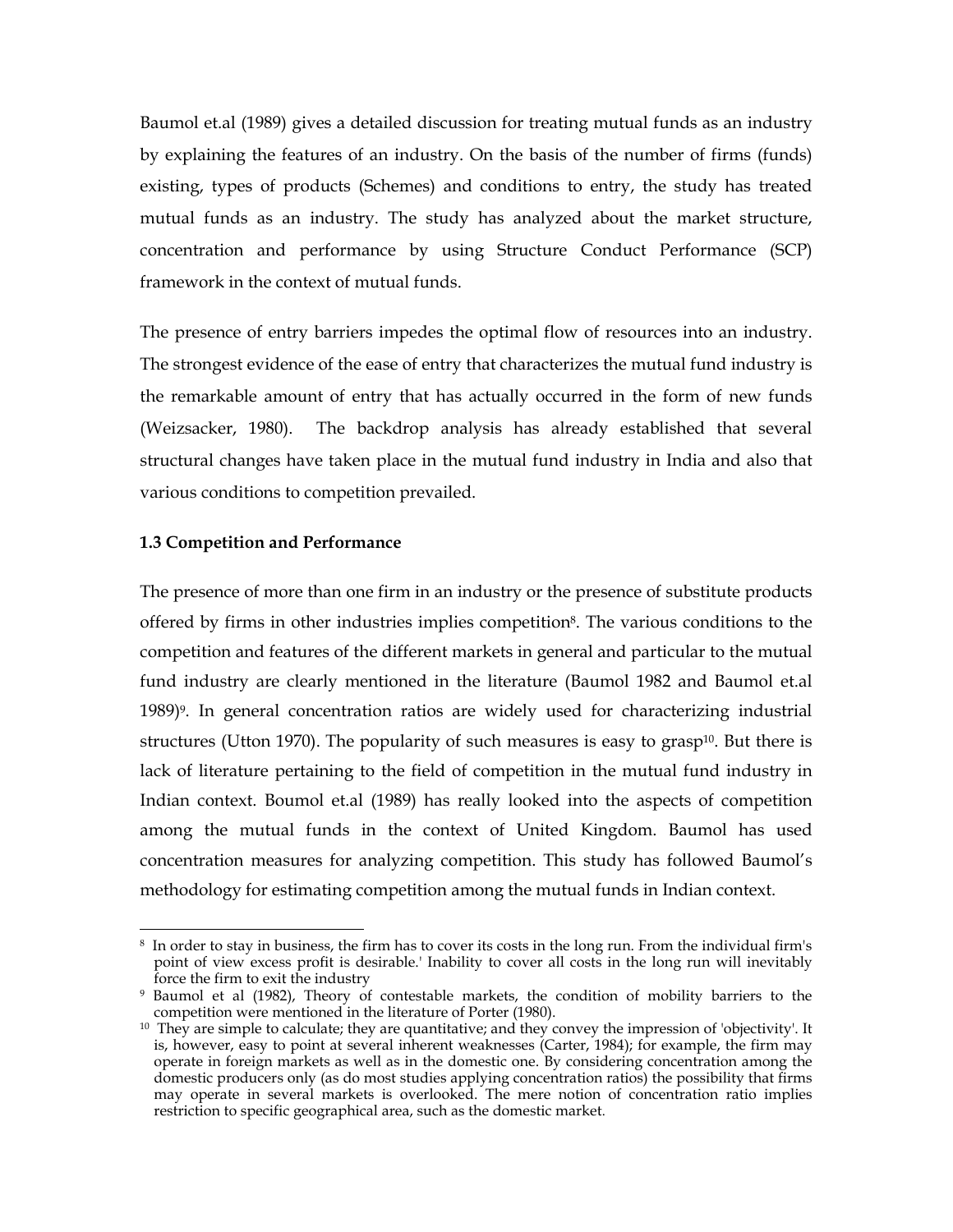It is generally recognized that strong competition is the instrument of market mechanism that ensures good performance. In particular, there are two forms of industry structure (perfect competition and perfect contestability<sup>11</sup>) that constitute theoretical ideals of highly effective competition (Baumol, Panzer and Willig, 1988). Baumol (1989) clearly showed that the changes in the industry concentration would lead to the variations in prices, output, and product quality. The question is that how the structure would enhance competition and the competition will enhance performance or efficiency. In the context of this study, the relevant question is how the structure does matter for the competition. By analyzing competition the study tries to answer this question.

# 2. Methodological Framework

l

The present study tries to find out the extent of competition taking place in the mutual fund industry in India. One of objectives of this study is to measure competition among the mutual funds by taking each fund as a firm in the mutual fund industry. To estimate the degree of competition in the mutual fund industry, this study uses a generally accepted measure of concentration - Herfindahl- Hirschman index (HHI), following the methodology proposed by Baumol et.al (1989). In Baumol's study, they have used assets as a variable for measuring competition among the mutual funds. The present study has used Asset under Management (AUM) as a variable for calculating competition 12. This variable is taken into account for understanding how much assets each mutual fund is holding.

In this study we have taken asset under management as a share of total AUM for each mutual fund as a variable for estimating the concentration. The analysis is done for the period 2003-06 due to the problem of availability of data. These data have been collected from the Association of Mutual Funds in India (AMFI), 2006. As stated earlier this study has used HHI for measuring competition among the mutual funds. This has its own limitation and it gives the only information that whether the competition has increased or not. Also it gives the acquaintance about the extent of competition taking place rather than the nature and intensity of competition. However from the literature it has been

<sup>&</sup>lt;sup>11</sup> Perfect contestability refers to a case in which, whether firms are large or small, new firms can enter or exit without restriction and without incurring any sunk costs.

<sup>&</sup>lt;sup>12</sup> Assets under management imply the volume of assets managed by the mutual funds.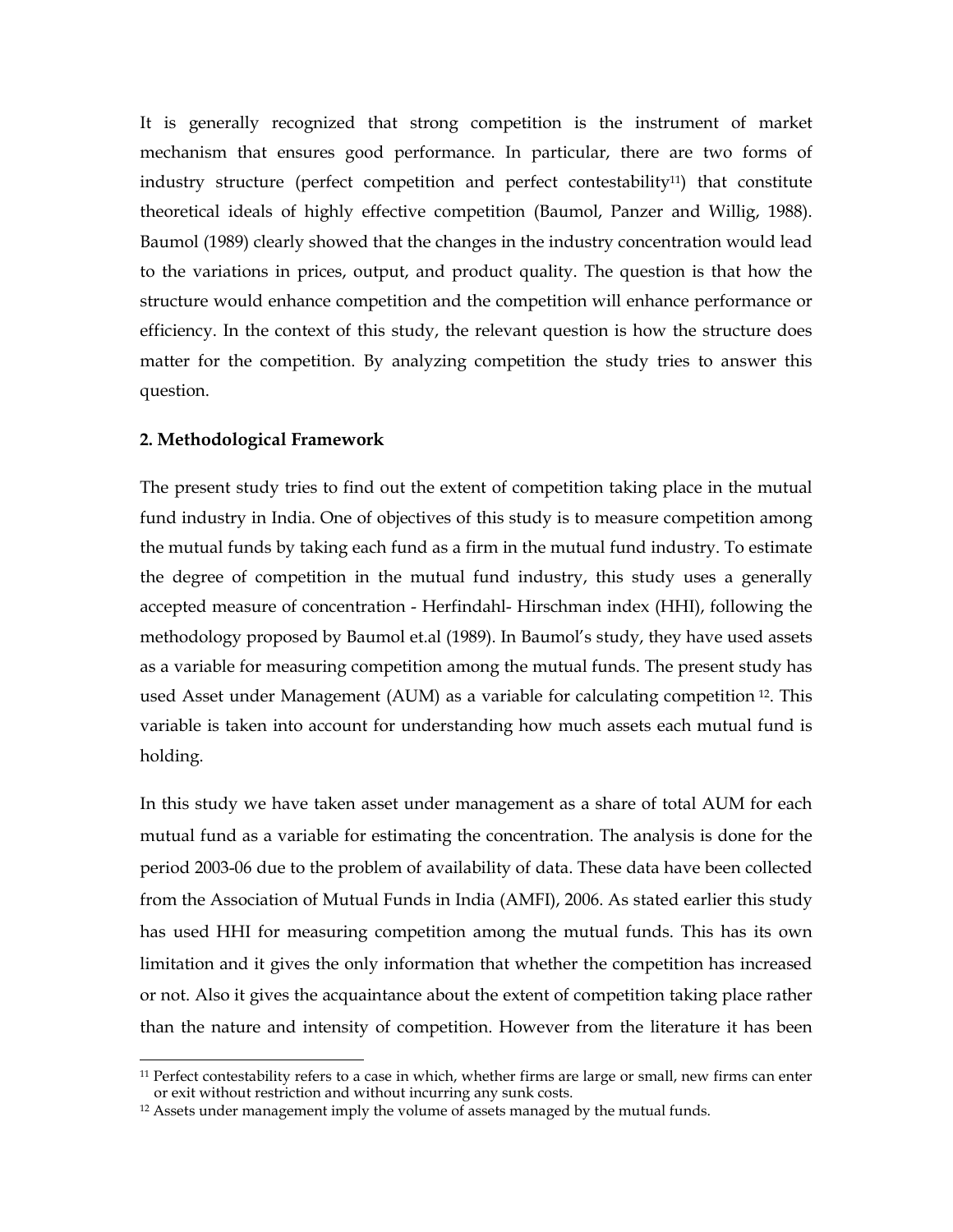seen that to really understand the market structure it is not the change in the firms rank, but the changes in their respective market shares that need to be measured (Gort, 1963). This is because many of changes in rank may be associated with only minor changes in market share while it is possible that large changes in market shares can occur without any change in rank (Curry and George, 1983). In this context, the Grossack (1965) model which satisfies the two requirements of measuring competition and capturing share cutting seems valid for a proper understanding of market structure and competition. So this study uses Grossack model to test the intensity of competition in the Indian mutual fund industry.

# 2.1 Variable Construction

To estimate the competition among the mutual funds, the market share of each mutual fund in the industry is necessary<sup>13</sup>. In the case of mutual funds, earlier studies have used the assets share as the market share and considered it as the variable for estimating the competition. This study also uses the asset share to total assets as the variable. For the analysis, the study uses 35 mutual funds consisting private sector, Joint ventures both predominantly Indian and predominantly foreign and public sector (Banksponsored, financial institution sponsored) funds. The study could not get time series data of assets for all mutual funds due to non-availability of data. So it uses last four years data for the analysis i.e. from 2003-06.

#### 3. The Estimation

l

For estimating competition we have taken the data on share of assets for each fund in total assets for the period 2003-06. The number of funds from different categories of mutual funds were used for the analysis is given in the Annexure I.

 $13$  Here market share is the share of assets to the total assets for all mutual funds.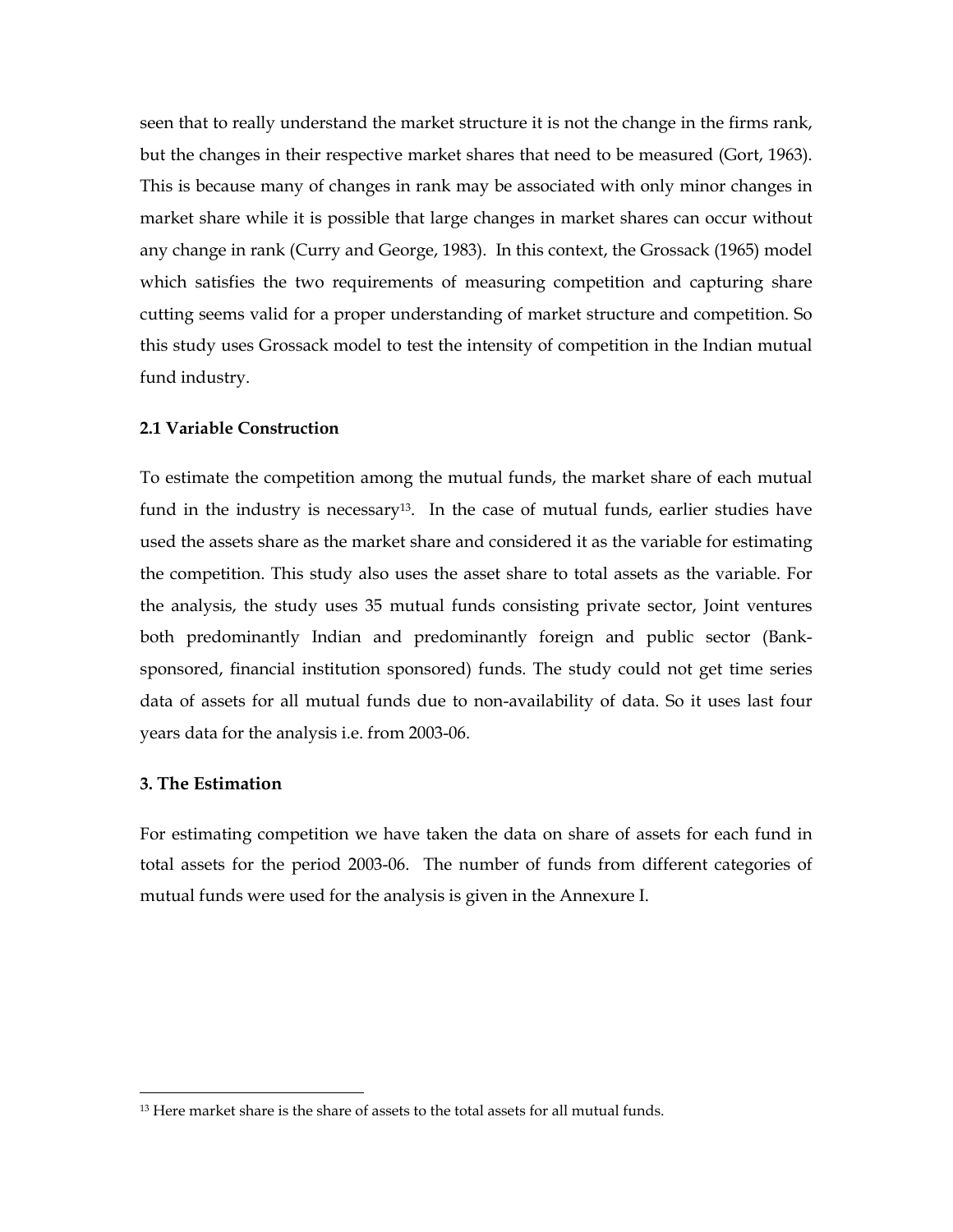|                |                                  | 2003    | 2004    | 2005    | 2006      |
|----------------|----------------------------------|---------|---------|---------|-----------|
| No: of         | Mutual funds                     | Share   | Share   | Share   | Share     |
| Funds          |                                  | (Rank)  | (Rank)  | (Rank)  | (Rank)    |
| $\mathbf{1}$   | UTI Mutual fund                  | 14.8(1) | 12.9(1) | 12.6(1) | 11.7(1)   |
| $\overline{2}$ | Prudential ICICI Mutual fund     | 12.3(2) | 10.6(2) | 10.8(2) | 10.8(2)   |
| $\overline{3}$ | Franklin Templeton Mutual fund   | 12(3)   | 10.4(3) | 8.9(4)  | 8.0(5)    |
| $\overline{4}$ | HDFC Mutual fund                 | 11.9(4) | 9.9(4)  | 9.3(3)  | 8.9(4)    |
| $\overline{5}$ | Birla Sun Life Mutual Fund       | 7.6(5)  | 6.1(6)  | 6.2(6)  | 5.9(6)    |
| 6              | Standard Chartered Mutual fund   | 7(6)    | 5.4(7)  | 4.2(9)  | 4.2(8)    |
| $\overline{7}$ | Reliance Mutual fund             | 5.8(7)  | 7.2(5)  | 7.6(5)  | 9.5(3)    |
| 8              | Kotak Mahindra Mutual fund       | 3.6(8)  | 3.9(9)  | 4.0(10) | 4.1(11)   |
| 9              | <b>IM Financial Mutual Fund</b>  | 3.3(9)  | 2.2(15) | 2.0(15) | 1.3(19)   |
| 10             | <b>SBI Mutual Fund</b>           | 2.9(10) | 4.0(8)  | 4.8(7)  | 5.3 $(7)$ |
| 11             | LIC Mutual Fund                  | 2.7(11) | 2.9(14) | 2.3(14) | 3.0(14)   |
| 12             | HSBC Mutual fund                 | 2.5(12) | 3.8(10) | 4.0(11) | 3.7(12)   |
| 13             | Tata Mutual Fund                 | 2.5(13) | 3.7(11) | 4.7(8)  | 4.1(10)   |
| $14\,$         | Principal Mutual Fund            | 2.2(14) | 3.3(13) | 3.6(13) | 3.6(13)   |
| 15             | IL And FS Mutual Fund            | 1.7(15) | 0.5(24) | 0.0(34) | 0.0(33)   |
| $16\,$         | Deutsche Mutual Fund             | 1.3(16) | 1.6(16) | 1.6(16) | 1.7(16)   |
| 17             | DSP Merril Lynch Mutual Fund     | 1.3(17) | 3.5(12) | 3.9(12) | 4.2(9)    |
| 18             | Morgan Stanley Mutual Fund       | 1(18)   | 0.9(20) | 1.0(21) | 1.0(22)   |
| 19             | <b>ING Vyasa Mutual Fund</b>     | 0.9(19) | 1.1(18) | 1.3(18) | 1.3(18)   |
| 20             | Canbank Mutual Fund              | 0.8(20) | 0.6(22) | 1.0(22) | 1.1(21)   |
| 21             | DBS Chola Mutual Fund            | 0.6(21) | 0.8(21) | 0.8(24) | 0.9(23)   |
| 22             | Sahara Mutual Fund               | 0.2(22) | 0.3(26) | 0.2(26) | 0.1(25)   |
| 23             | SUN F&C Mutual Fund              | 0.2(23) | 0.0(32) | 0.0(30) | 0.0(31)   |
| 24             | <b>BOB Mutual Fund</b>           | 0.2(24) | 0.2(28) | 0.1(28) | 0.1(26)   |
| 25             | PNB Mutual Fund                  | 0.1(25) | 0.0(34) | 0.0(31) | 0.0(32)   |
| 26             | <b>Escorts Mutual Fund</b>       | 0.1(26) | 0.1(29) | 0.1(27) | 0.1(28)   |
| 27             | <b>GIC Mutual Fund</b>           | 0.1(27) | 0.0(33) | 0.0(35) | 0.0(35)   |
| 28             | Taurus Mutual fund               | 0.1(28) | 0.1(30) | 0.1(29) | 0.1(27)   |
| 29             | <b>Fidelity Mutual Fund</b>      | 0.0(29) | 0.5(25) | 1.1(20) | 1.6(17)   |
| 30             | <b>Quntum Mutual fund</b>        | 0.0(30) | 0.0(31) | 0.0(32) | 0.0(34)   |
| 31             | Sundaram BNP Paribas Mutual Fund | 0.0(31) | 1.5(17) | 1.5(17) | 1.8(15)   |
| 32             | <b>ABN Amro Mutual Funds</b>     | 0.0(32) | 0.6(23) | 1.2(19) | 1.3(20)   |
| 33             | Bench Mark Mutual Fund           | 0.0(33) | 0.2(27) | 0.9(23) | 0.6(24)   |
| 34             | Lotus India Mutual Fund          | 0.0(34) | 0.0(35) | 0.0(33) | 0.0(29)   |
| 35             | Alliance Capital Mutual Fund     | 0.0(35) | 1.0(19) | 0.3(25) | 0.0(30)   |

Table 1: Asset Share and Ranks of Different Mutual Funds

Source: Authors own Calculation

It is seen from the Table 1 that the large firms still retain market share with slight changes in their ranks. Even though there are small changes in the market shares of funds over the years, there is not much difference in their ranks.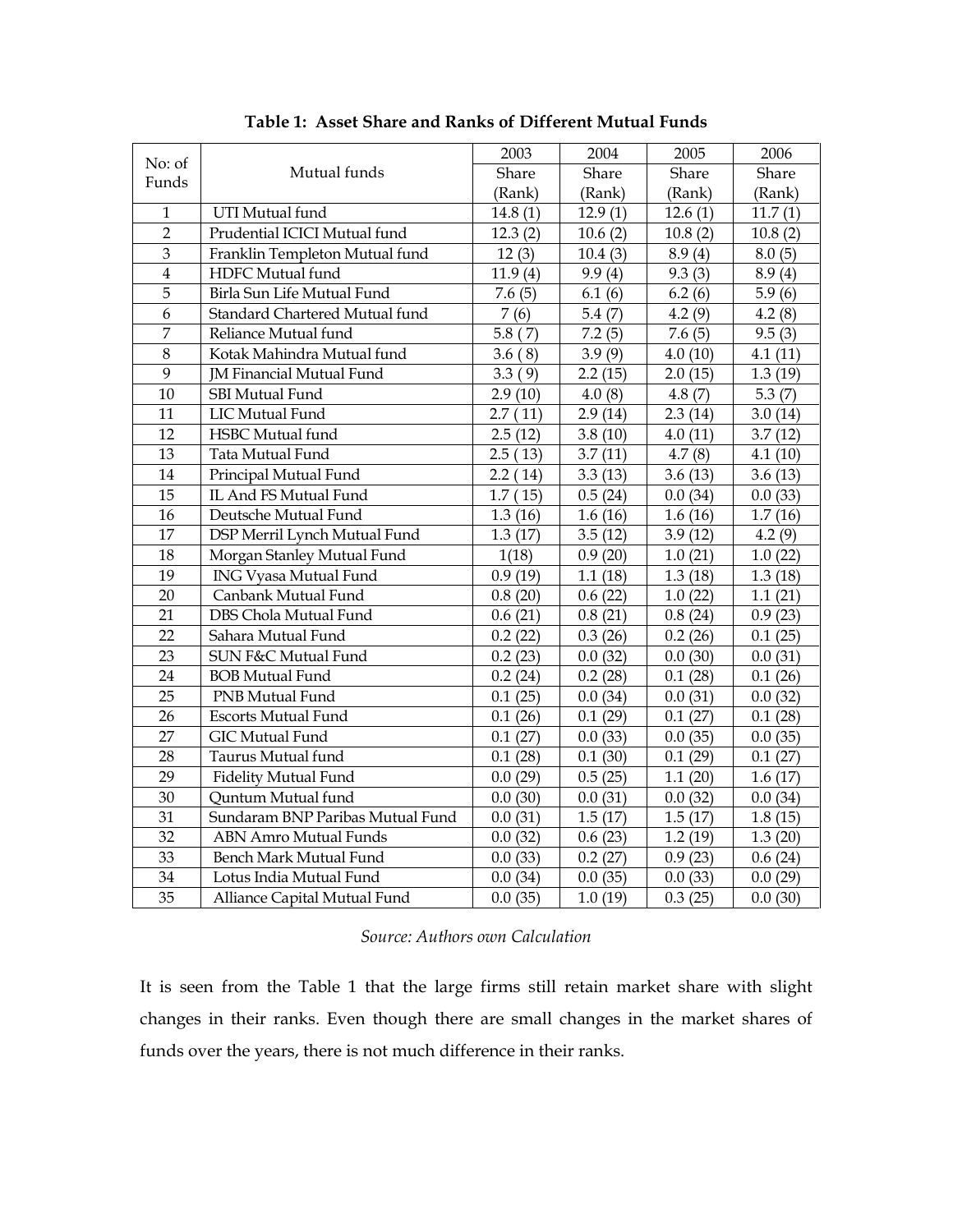#### 3.1 Measuring Competition

Here we have estimated the four firm concentration ratios for mutual funds by taking the market share of four large firms. The ratio depicted in Table 2 has shown a decline over the years. It was 51 in 2003 and declined to 41 in 2006. The estimated concentration ratio shows decline and this indicates that the competition has increased in the mutual fund industry. It also reveals that, over the years the four large firms still continue to have high market share.

| Four - Firm Concentration Ratio       |      |      |  |  |  |
|---------------------------------------|------|------|--|--|--|
| 2003<br>$2004$   2005<br>2006<br>Year |      |      |  |  |  |
| Concentration Ratio                   | 51.0 | 43.9 |  |  |  |

Table 2: Four-Firm Concentration Ratio

### Source: Authors own Calculation

This conventional measure takes in to account only information about the industry's leading firms. Therefore we have calculated Herfindahl-Hirschman index (HHI) (which is a better measure of industry concentration because it is based upon the information about all firms in the industry) to measure concentration in the mutual funds for 35 funds by using their market shares (assets as percent of total assets) for the year 2003 to 2006. The HHI is calculated by summing the squared market shares of all funds in the market. It ranges on a scale from 0 to 10, 000. The larger the HHI, the more concentrated is the industry or market. An industry with an HHI greater than 1800 is a highly concentrated one. Also an industry with the value of HHI between 1000 and 1800 is moderately concentrated one and one with HHI less than 1000 is unconcentrated (Baumol and Panzar, 1988).

The formula,

$$
HHI = \sum_{i=1}^{n} (s_i^2)
$$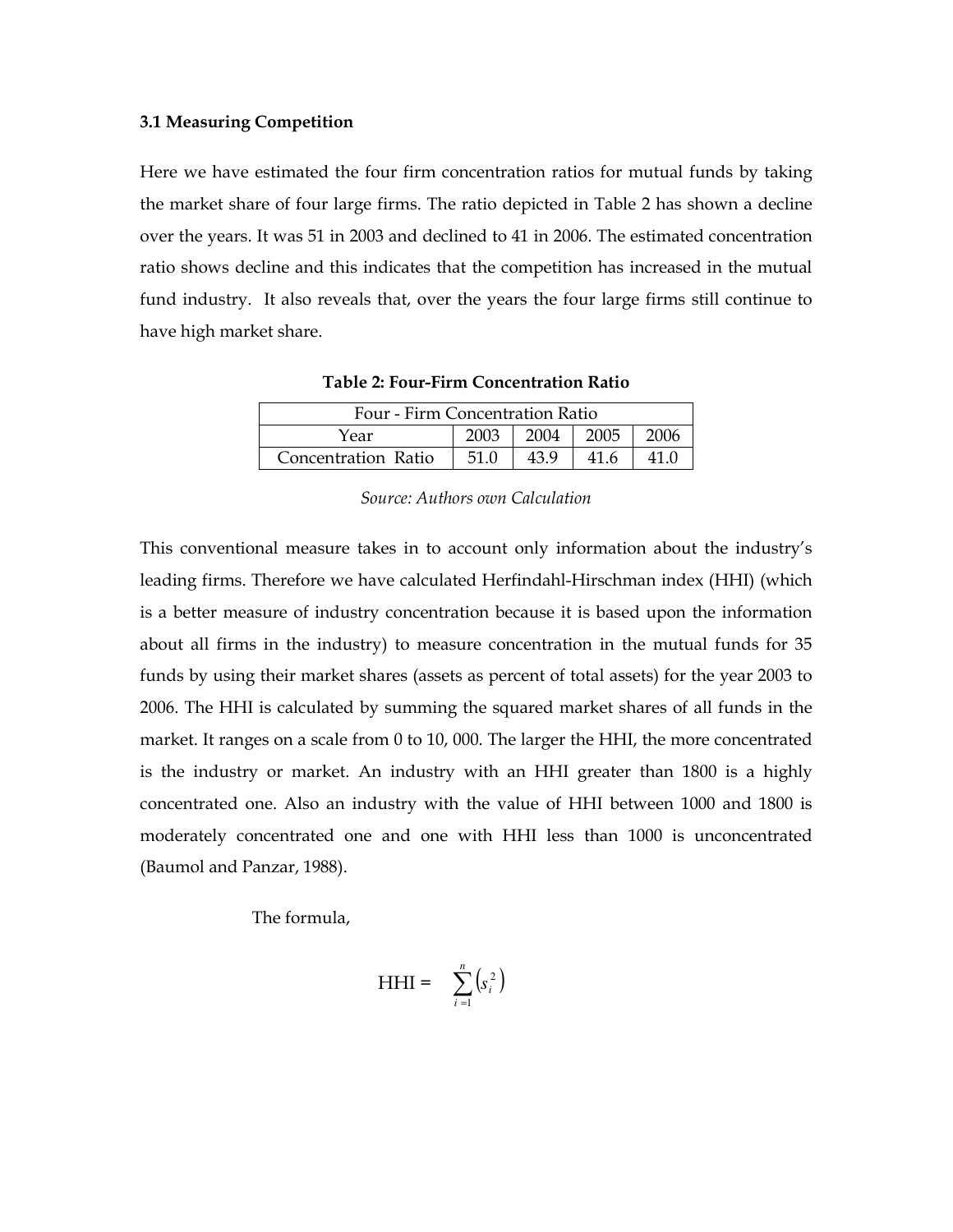Where  $s_i$  the market is share of firm  $\boldsymbol{i}$  in the industry and 'n' is the number of firms.

| Herfindahl-Hirschman Index for all Mutual Funds from 2003-06 |      |      |      |      |  |
|--------------------------------------------------------------|------|------|------|------|--|
| Year                                                         | 2003 | 2004 | 2005 | 2006 |  |
| नमा                                                          | 866  | 709  | 682  |      |  |

Source: Authors own Calculation

Table 3 presents the HHI values for mutual funds. In 2003, the HHI was 866. By 2006, the index had fallen to 672. It clearly shows that the mutual funds compete in an unconcentrated industry. The low level of concentration in the mutual fund industry is the evidence of the substantial degree of competition among the mutual funds. Also the downward trend in concentration indicates that competition in the mutual fund industry is increasing. The Figure 1 gives the trends in the concentration among the mutual funds. It is a downward sloping curve showing concentration among the funds has declined over the periods. That means competition is increasing.





Source: Authors own Estimation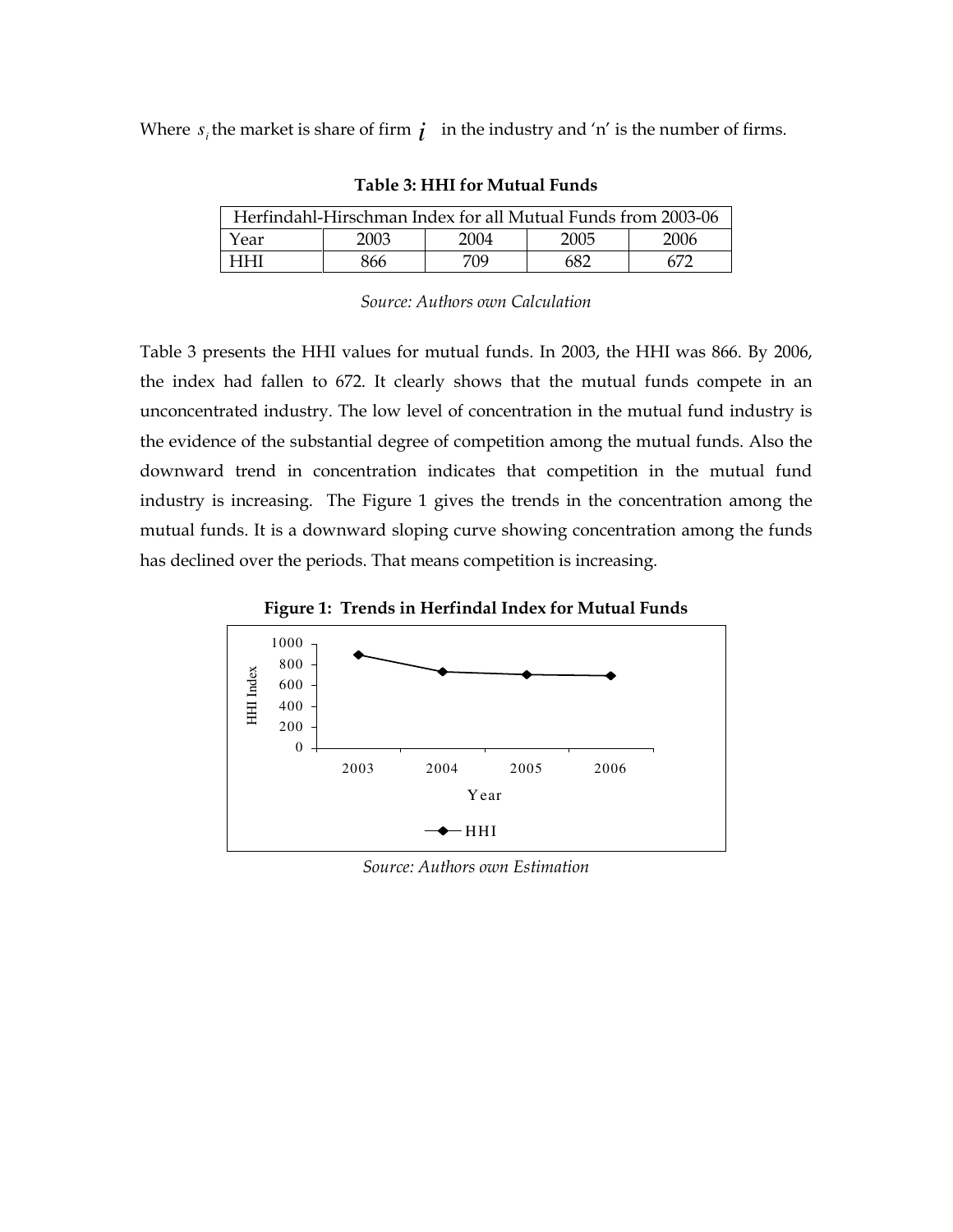### 3.2 Normalized HHI

In order to remove the size inequality in the market shares of funds, we have calculated the normalized Herfinhahl index and are shown in the Table 414. The normalized HHI for mutual funds also gives the same results as that of general HHI values. It also shows the decreasing concentration indicating increasing competition. There is not much difference in the value of index.

| Normalized Herfinhahl - Hirshman Index for Mutual Funds from 2003-06 |      |      |      |      |  |  |
|----------------------------------------------------------------------|------|------|------|------|--|--|
| Year                                                                 | 2003 | 2004 | 2005 | 2006 |  |  |
| धधा                                                                  | 891  | 730  | 702  | 692  |  |  |

Table 4: Normalized Herfinhahl Hirshman Index for Mutual Funds from 2003-06

To understand whether the rank (position) changes according to their market shares, the study uses the method of rank correlation coefficient. The result shown in Table 5 indicates that the rank correlation coefficient is very high. From this it can be inferred that there is not much difference in the ranks of market share over the years.

Table 5: Rank Correlation Coefficient of Market Shares

| Rank Correlation Coefficient of Market Shares                  |      |      |      |      |      |  |
|----------------------------------------------------------------|------|------|------|------|------|--|
| 2004-05<br>2004-06<br>2003-04<br>2003-06<br>2005-06<br>2003-05 |      |      |      |      |      |  |
| 0.86                                                           | 0.81 | 0.80 | በ 97 | 0.94 | 0.98 |  |

The method of using HHI index to measure concentration also has its own limitation that it gives only the idea of whether concentration has increased or not. To understand the nature of competition existing we use Grossack model (a model which confines state and dynamic measures). This model would be able to explain whether large firms of some initial years have been able to maintain their market shares up to some terminal year and whether large firms have lost their share to small firms, new entrants or to other large firms. The Grossack model of regression coefficient is obtained by estimating the regression of market shares in the terminal year of all firms on the initial year. Here the initial and terminal year is 2003 and 2006 respectively.

l

<sup>14</sup> Davies, (1979), Bajo and Salas (2002) gives explanation about this index.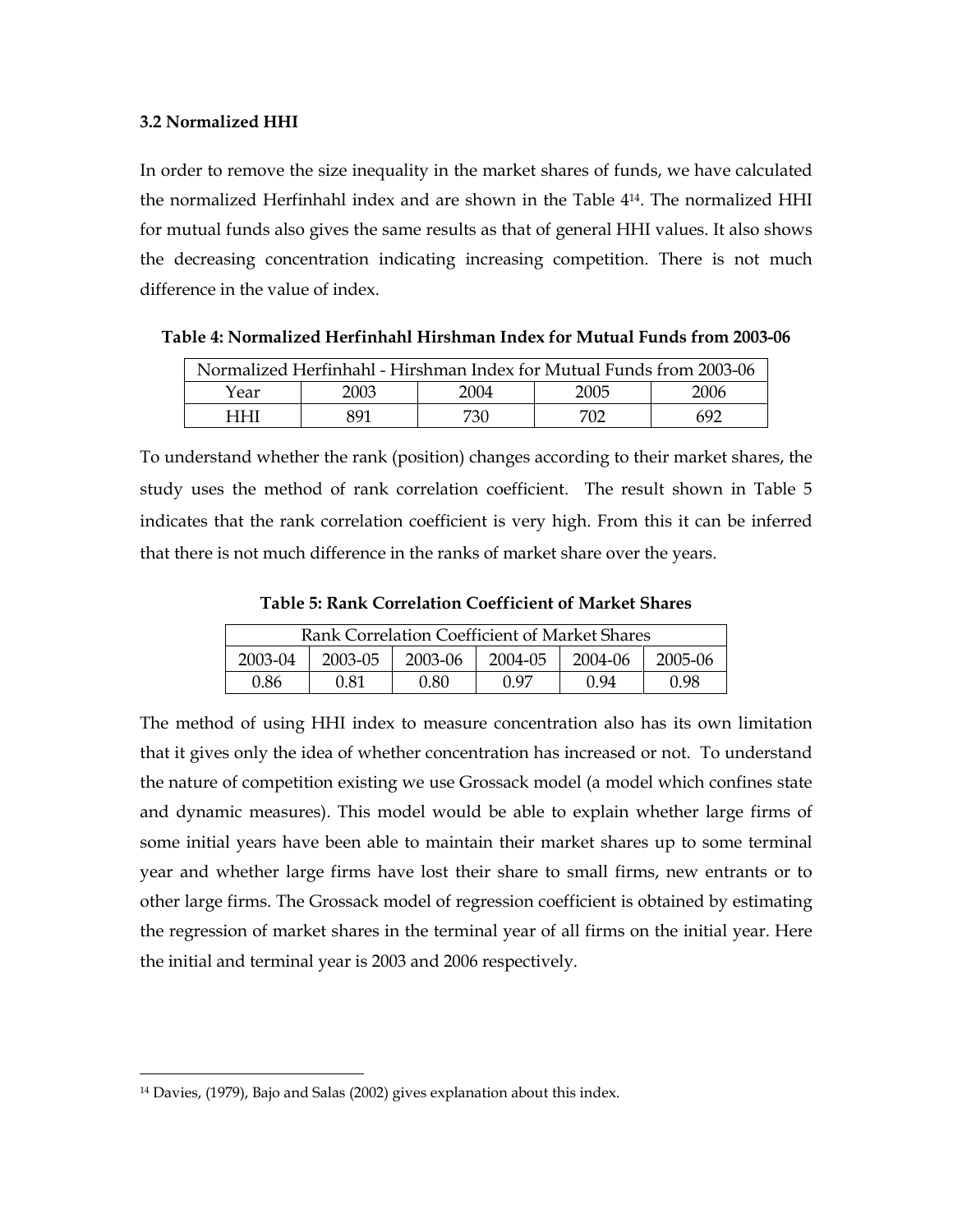The formula,

$$
b = \frac{\sum x_i y_i}{\sum x_i^2}
$$

Where *x<sub>i</sub>*, *y<sub>i</sub>* are the deviations of the market share of the  $i^{th}$  firm from the mean for the initial year 'x' and terminal year 'y' respectively. Alternatively the regression coefficient can be written as:

$$
b = 1 + \sum_{i} w_i \left( \frac{y_i - x_i}{x_i} \right)
$$
  
Where  $w_i = \frac{x_i^2}{\sum x_i^2}$ 

Thus the regression coefficient will differ from one in an amount and direction that is a function of a weighted average of the relative changes from year X to year Y in the deviations of the firm's market shares from their means. In this average, greater weight is accorded to the firms that are farther from the mean market share in the initial year as indicated by the definition of w.

Table 6: Regression Coefficient for the Market shares of Mutual funds

| Regression  |               |
|-------------|---------------|
| Coefficient | $2003 - 2006$ |
|             | 0.85          |

The regression coefficient (b) assumes the value of 0.85. This indicates that the concentration has comedown in the mutual fund industry and competition has increased. The value of regression coefficient (b) is less than one. This indicates that the movement of a firm's share towards the average market share. This implies that the deviation between the firm's market share and average market share is reducing. But the value of 'b' alone will not help to understand the movement of the shares across size classes. To capture this, Grossack devises an ingenious decomposition exercise wherein the regression coefficient is expressed as a product of the correlation coefficient and the concentration ratio. This is an integration of the static and dynamic measure of concentration.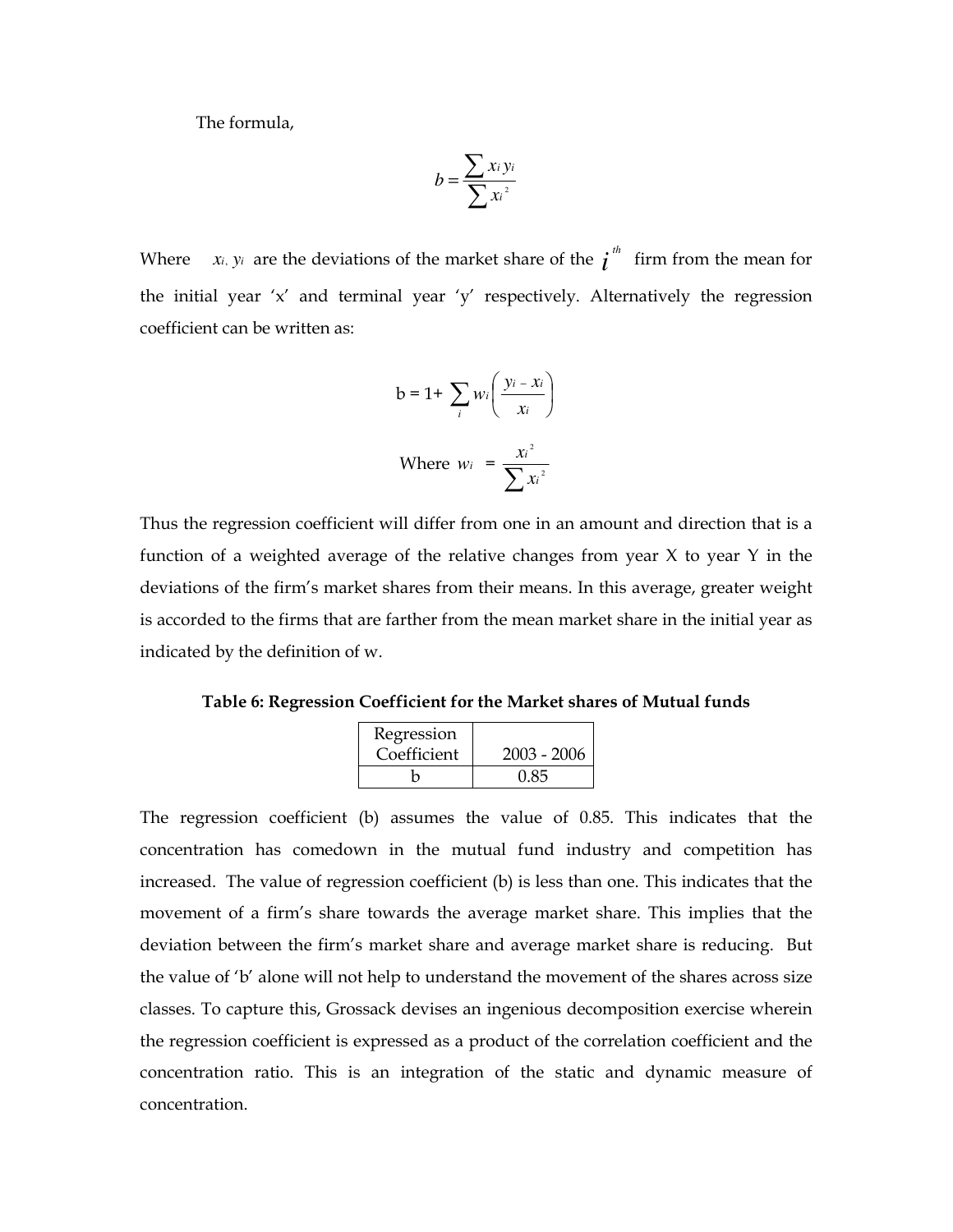The formula,

$$
b = \frac{\sum x_i y_i}{\sum x_i^2} = r^* \frac{\sigma_y}{\sigma_x}
$$

Where r is the coefficient of correlation of the market shares in the two years, and  $\sigma_{\rm x}$ and  $\sigma_y$  are the standard deviation of the shares in the respective years.

There are two conditions respect to this dynamic model

If b>1 and the value of r close to unity, then it implies increase in concentration

If b<I three situations can be identified depending on the value of r and concentration ratio.

- (1) r is low and concentration ratio equal to 1 implying large firms lost market to each other
- (2) r is high and concentration ratio is low implying large firms lost market to small firms
- (3) Both low, implying large firms as a group lost market to each other and to small firms.

Table 7: Model Results

| Model Result                |       |  |  |  |  |
|-----------------------------|-------|--|--|--|--|
| Correlation Coefficient (r) | () 92 |  |  |  |  |
| <b>Concentration Ratio</b>  | 0.82  |  |  |  |  |
| Regression Coefficient (b)  | 0.75  |  |  |  |  |

Here the estimated regression coefficient is  $0.75$  that is  $b<1$ , the estimated correlation coefficient is 0.82, high and the concentration ratio is 0.82, low  $($  < 1). This indicates that large firms lost market to each other and to small firms.

This gives only information on the state of competition regarding over all mutual funds in India. It is interesting to know about the nature of competition happening among the sectors and also within the sectors. For this purpose we have estimated the sector wise competition, competition within the sector and also the scheme wise competition by using Herfinhdal index of concentration.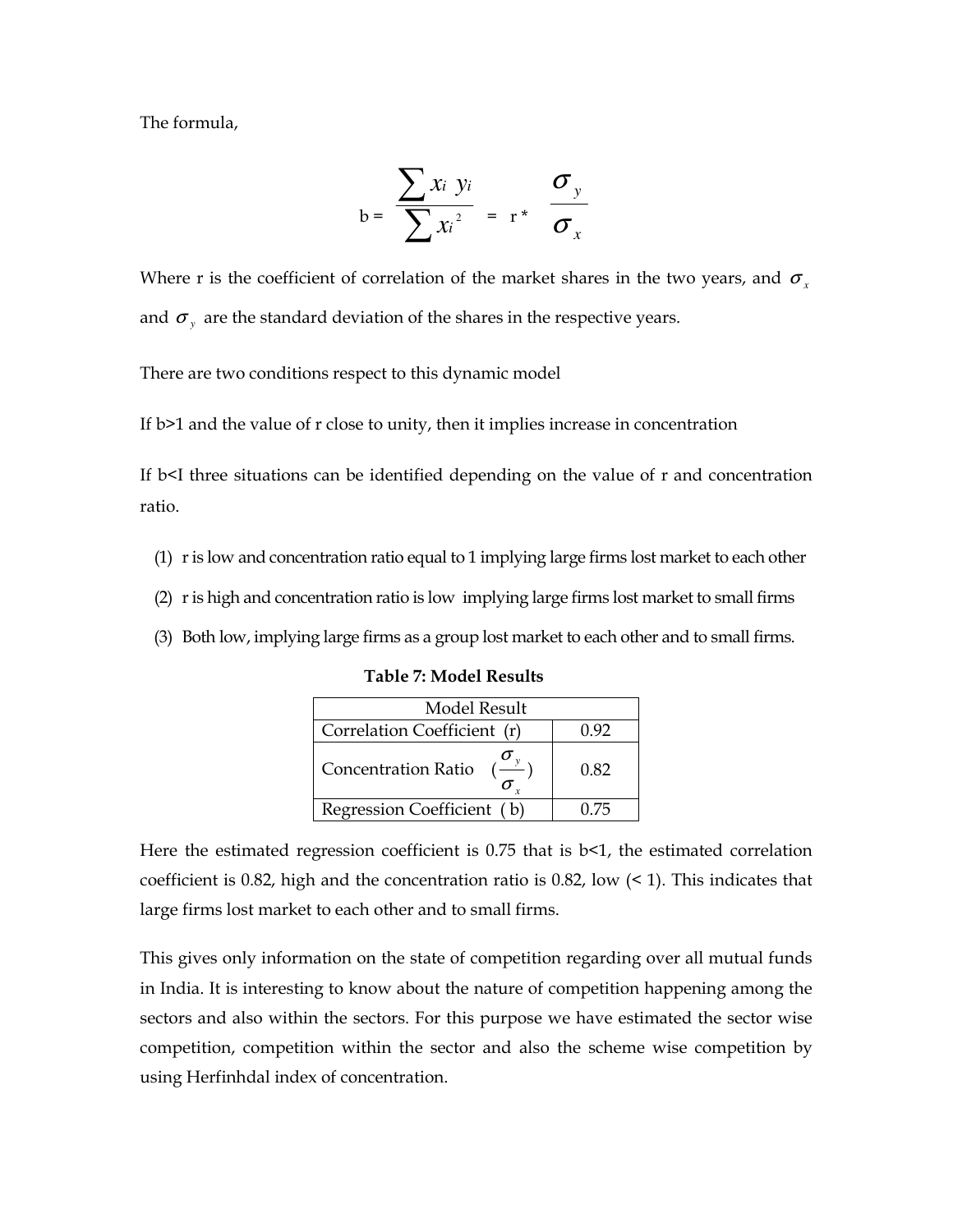| ear | л | н |
|-----|---|---|
|     |   |   |

### Table 8: Competition among Different Sectors of Mutual Funds

As for the competition among the public sector, Indian private sector and joint ventures (both the Indian and foreign) HHI value shown in Table 8 lies between 1000 to 1800, indicating that the sector are moderately concentrated and there exists moderate competition among the sectors for funds.

| Sectors                     | 2003  | 2004  | 2005  | 2006  |
|-----------------------------|-------|-------|-------|-------|
| Public sector               | 235.4 | 192.9 | 188.7 | 175.5 |
| Private Sector              | 58.4  | 71 7  | 77.4  | 108.8 |
| Joint venture predominantly |       |       |       |       |
| Indian and predominantly    | 217.9 | 182.4 | 198.8 | 192.3 |
| Foreign Funds               |       |       |       |       |

Table 9: Competition within the Sectors

The analysis of concentration within the sector gives a different picture regarding the nature of competition existing within each sector of funds. This is depicted in Table 9. The earlier analysis of competition among all mutual funds shows that the concentration has declined. The analysis of competition within in the sector shows that the concentration in the public sector mutual funds has declined and competition increased. This is also true in the case of joint venture predominantly Indian and predominantly foreign funds. On the other hand the concentration ratio in the private sector mutual funds has increased and this means the competition among the private sector mutual funds has declined. The result is interesting since within the private sector the competition among the funds has declined and the competition has increased within in the joint ventures Indian and foreign funds. Therefore further analysis is needed to know about the competition among the private and foreign funds (predominantly Indian and foreign funds).

| Year | 2003 | 2004                               | 2005 | 2006 |
|------|------|------------------------------------|------|------|
| HHI  |      | 837.9   939.708   1061.25   1075.2 |      |      |

Table 10: Competition among the Private and Foreign Funds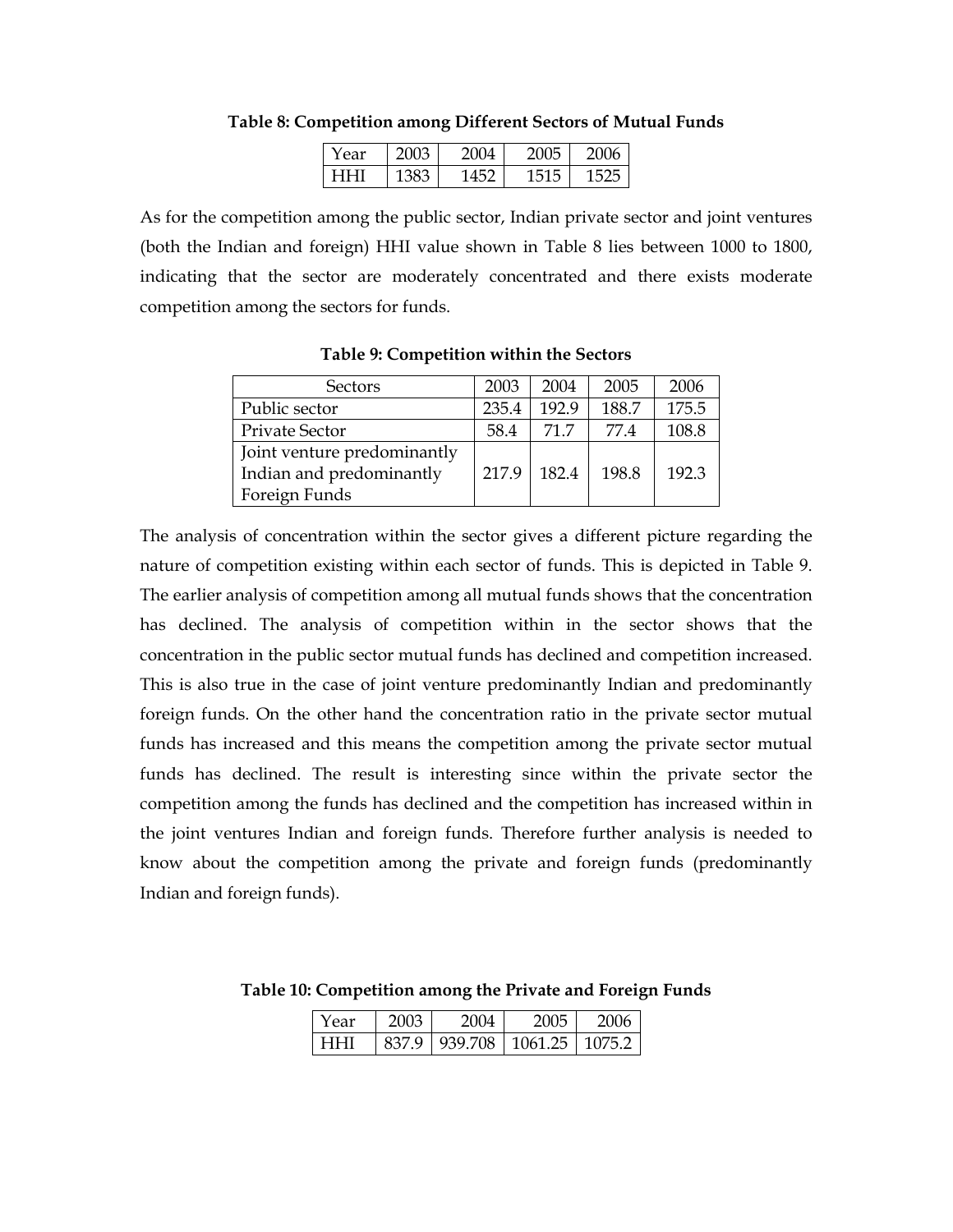The analysis given in Table 10 shows that the value of concentration index (HHI) exhibits both the characteristics of moderately concentrated and unconcentrated nature of industry. This indicates that both the sectors were unconcentrated with less competition and now there exists moderate concentration with moderate competition among the private and foreign mutual funds (both joint ventures predominantly Indian and predominantly foreign). We next move to the structure wise analysis of competition.

# 3.3 Scheme wise analysis of competition

The share of net assets to total assets among the type of schemes including income growth, balanced and funds of fund scheme are given in table 11. Among the type of schemes, the share of net assets has declined (79 to 54) for income schemes in 2003-06 and it has increased for growth and balanced schemes.

Table 11: Share of Net Assets by Different types of Mutual Fund Schemes

| Schemes                        | 2003-04 | 2004-05 | 2005-06 |
|--------------------------------|---------|---------|---------|
| Income/debt oriented schemes   | 78.5    | 70.6    | 53.6    |
| Growth/equity oriented schemes | 18.0    | 25.6    | 42 7    |
| <b>Balanced schemes</b>        | 29      | 32      | 32      |
| Funds of fund scheme           | 0.6     | በ 7     |         |

Source: RBI Annual Report (2005-06)

Here we have calculated the concentration index (HHI) for estimating the competitions among the different types of schemes. We want to know whether the competition among the schemes is increasing or not. The index in Table 12 shows a decline from 0.65 to 0.47, indicating that competition has been increasing among the types of schemes.

Table 12: Herfindahl-Hirschman Index for Different types of Mutual Fund Schemes

| Year |     |     | 2003-04   2004-05   2005-06 |
|------|-----|-----|-----------------------------|
|      | 065 | 156 |                             |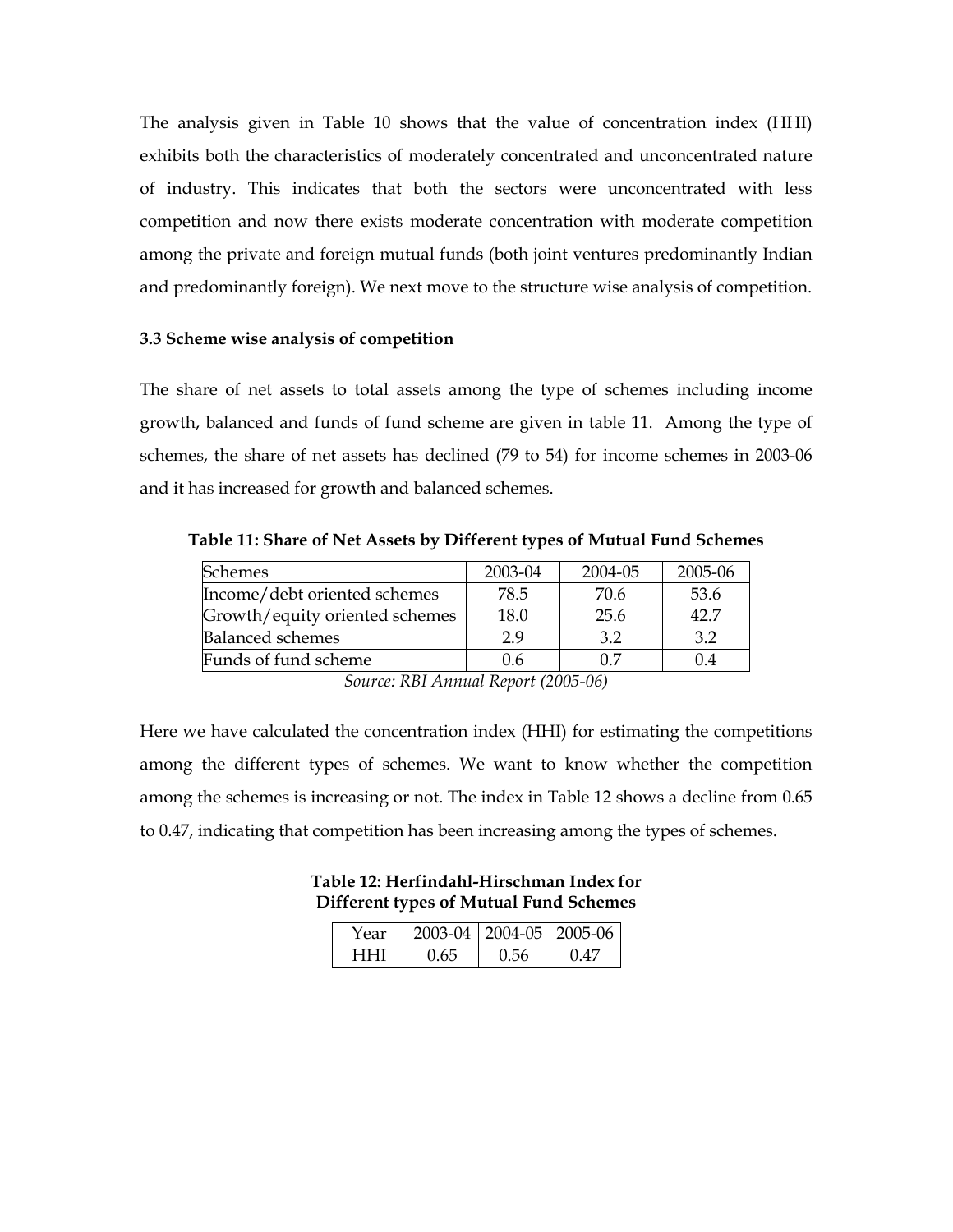# 4. Conclusion

This study tries to find out the existing competition in the mutual fund industry in India. It also analyzed the nature of competition among the sectors and within the sectors. Here the study has followed the methodology given by Baumol (1989) and the dynamic model given by Grossack (1965). The major findings show that the concentration has declined and competition increased in the mutual fund industry in terms of both funds and schemes. The regression coefficient for funds indicates that the concentration has declined and the large firms lost their share to small firms. Sector wise (among the public sector, private and foreign sectors and also within sectors) analysis of competition among mutual funds has also being attempted. The result shows that the competition is moderate among the sectors. Within the sectors competition is high in the public sector and foreign sector and it has declined in the private sector. Also at the same time the concentration index has declined and competition increased among the schemes.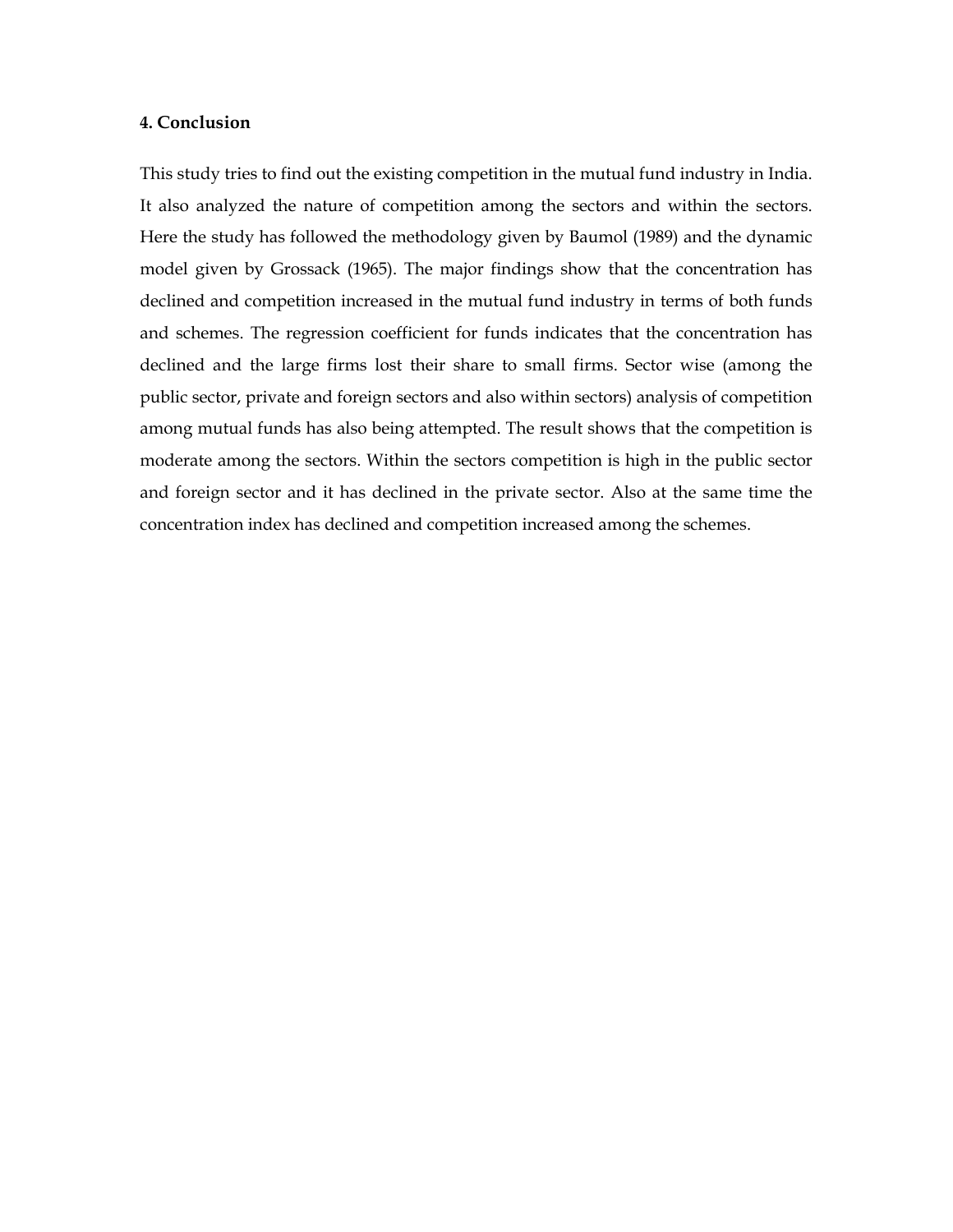# Annexure I

| Public sector Mutual funds (8 funds)   |  |  |
|----------------------------------------|--|--|
| <b>GIC Mutual Fund</b>                 |  |  |
| <b>LIC Mutual Fund</b>                 |  |  |
| IL And FS Mutual Fund                  |  |  |
| <b>BOB Mutual Fund</b>                 |  |  |
| Can bank Mutual Fund                   |  |  |
| <b>PNB Mutual Fund</b>                 |  |  |
| <b>SBI Mutual Fund</b>                 |  |  |
| <b>UTI Mutual fund</b>                 |  |  |
| Private Sector Mutual Funds (5 funds)  |  |  |
| <b>Escorts Mutual Fund</b>             |  |  |
| <b>JM Financial Mutual Fund</b>        |  |  |
| Kotak Mahindra Mutual fund             |  |  |
| Reliance Mutual fund                   |  |  |
| HDFC Mutual fund                       |  |  |
| Joint venture predominantly Indian and |  |  |
| foreign(22 funds)                      |  |  |
| Alliance Capital Mutual Fund           |  |  |
| DSP Merrill Lynch Mutual Fund          |  |  |
| <b>ING Vyasa Mutual Fund</b>           |  |  |
| Morgan Stanley Mutual Fund             |  |  |
| Prudential ICICI Mutual fund           |  |  |
| SUN F&C Mutual Fund                    |  |  |
| Birla Sun Life Mutual Fund             |  |  |
| Sundaram BNP Paribas Mutual Fund       |  |  |
| <b>Tata Mutual Fund</b>                |  |  |
| Taurus Mutual fund                     |  |  |
| Franklin Templeton Mutual fund         |  |  |
| <b>HSBC</b> Mutual fund                |  |  |
| Principal Mutual Fund                  |  |  |
| IL And FS Mutual Fund                  |  |  |
| Deutsche Mutual Fund                   |  |  |
| DBS Chola Mutual Fund                  |  |  |
| Sahara Mutual Fund                     |  |  |
| <b>Fidelity Mutual Fund</b>            |  |  |
| Quntum Mutual fund                     |  |  |
| <b>ABN Amro Mutual Funds</b>           |  |  |
| Bench Mark Mutual Fund                 |  |  |
| Lotus India Mutual Fund                |  |  |

Source: Pathak (2003)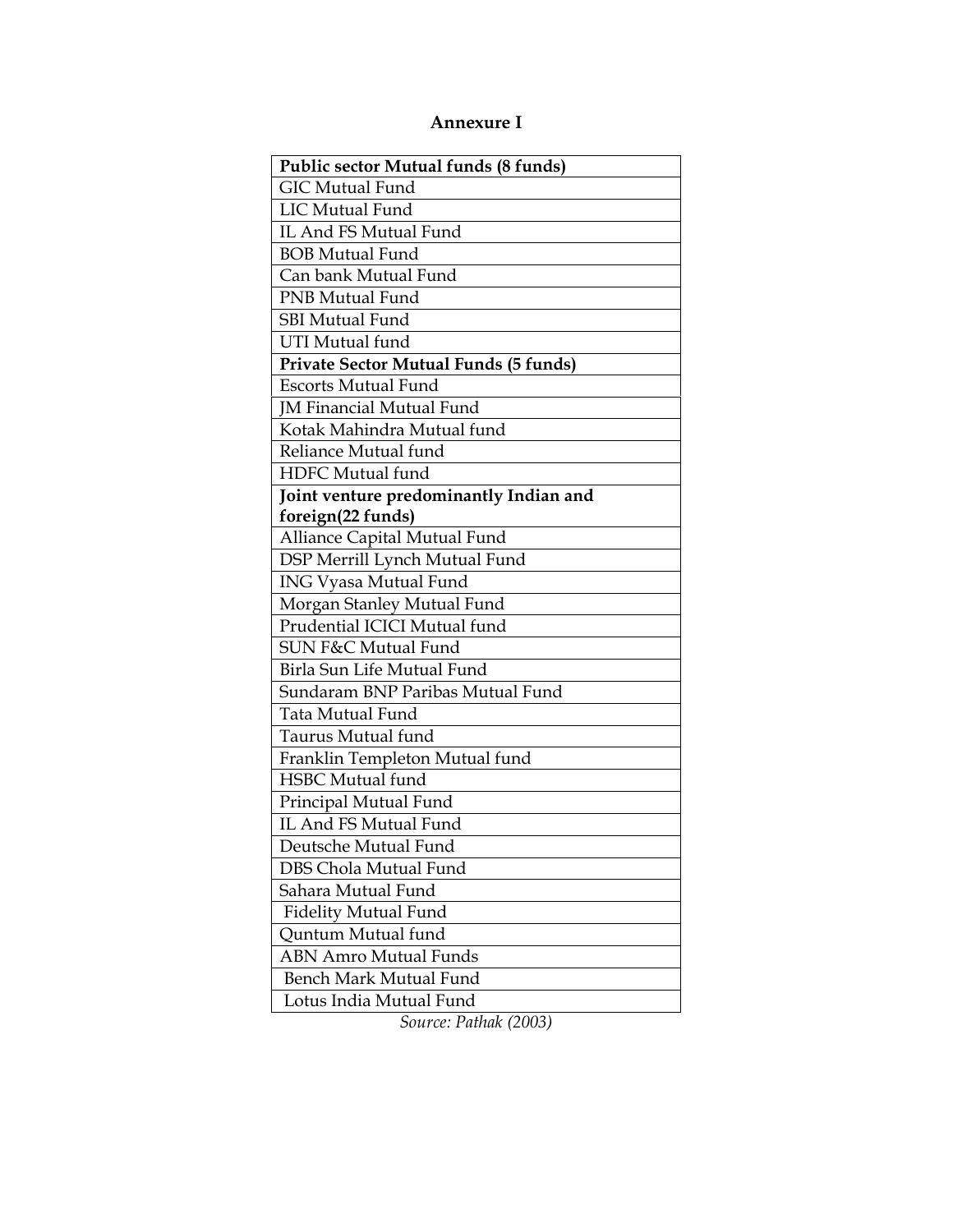# References

- Anna and Jonas (2004) 'Application of the Structure Conduct Performance Paradigm in a Transition Economy: Explaining Reported Profitability of the Largest Latvian Firms, SSE Riga Working Papers 2004: 8 (63).
- Association of Mutual Funds in India, Year Book (2000) and AMFI online databases.
- Bain, Joe S. (1956) 'Barriers to new Competition, their character and Consequences in Manufacturing Industries', Cambridge, Mass: Harward University Press, 1956.
- Bajo, Oscar and Rafael Salas, (2002) 'Inequality Foundations of Concentration Measures: An Application to the Hannah-Kay Indices', Spanish Economic Review, 4, 311- 316.
- Banikanta, Mishra and Mahmud Rahman, (2001), "Measuring Mutual Fund Performance using lower partial moment", Global Business Trends, Contemporary Readings , 2001 edition.
- Barua and Varma (1994), 'Financial Sector Reform: Institutional and Technological Imperatives' Indian Institute of Management Ahmedabad-380015 February 1994.
- Baumol J. William, John C. Panzar, and Robert D. Willig (1988), 'Contestable Markets and the Theory of Industry Structure', revised edition, San Diego, Calif.: Harcourt Brace Jovanovich, 1988.
- Baumol W. J., J. C. Panzar and R. D. Willig (1982), 'Contestable Markets and the Theory of Industry Structure', New York: Harcourt Brace Jovanovich.
- Baumol, J William, Stephen, Gold Feld M, Lilli, Gordon A, Michael, Koehn F (1989), 'The Economies of Mutual Fund Markets: Competition versus Regulation' Boston: Academic publishers, Management,8 (Winter 1982), pp.35-42.1964, Journal of Finance, 23, No. 2, pp. 389-416.27, pp. 551-567.
- Bhattacharya and Patel (2002), 'Financial Intermediation in India: A Case of Aggravated Moral Hazard?' Center for Research on Economic Development and Policy Reform Working Paper no. 145 Stanford University.
- Bhattacharya and Patel (2003), 'Reform Strategies in the Indian Financial Sector Infrastructure Development, Finance Company Limited Mumbai, India November 2003 Conference on India's and China's Experience with Reform and Growth', International Monetary Fund and National Council of Applied Economic Research New Delhi, November 15-16, 2003.
- Carter R John (1984), 'Concentration Change and the Structure-Performance Debate: An Interpretive Essay', Managerial and Decision Economics, Vol. 5, No. 4. (Dec., 1984), pp. 204-212.
- Caves E. Richard (1980), 'Industrial Organization, Corporate Strategy and Structure', Journal of Economic Literature, Vol. 18, No. 1. (Mar., 1980), pp. 64-92.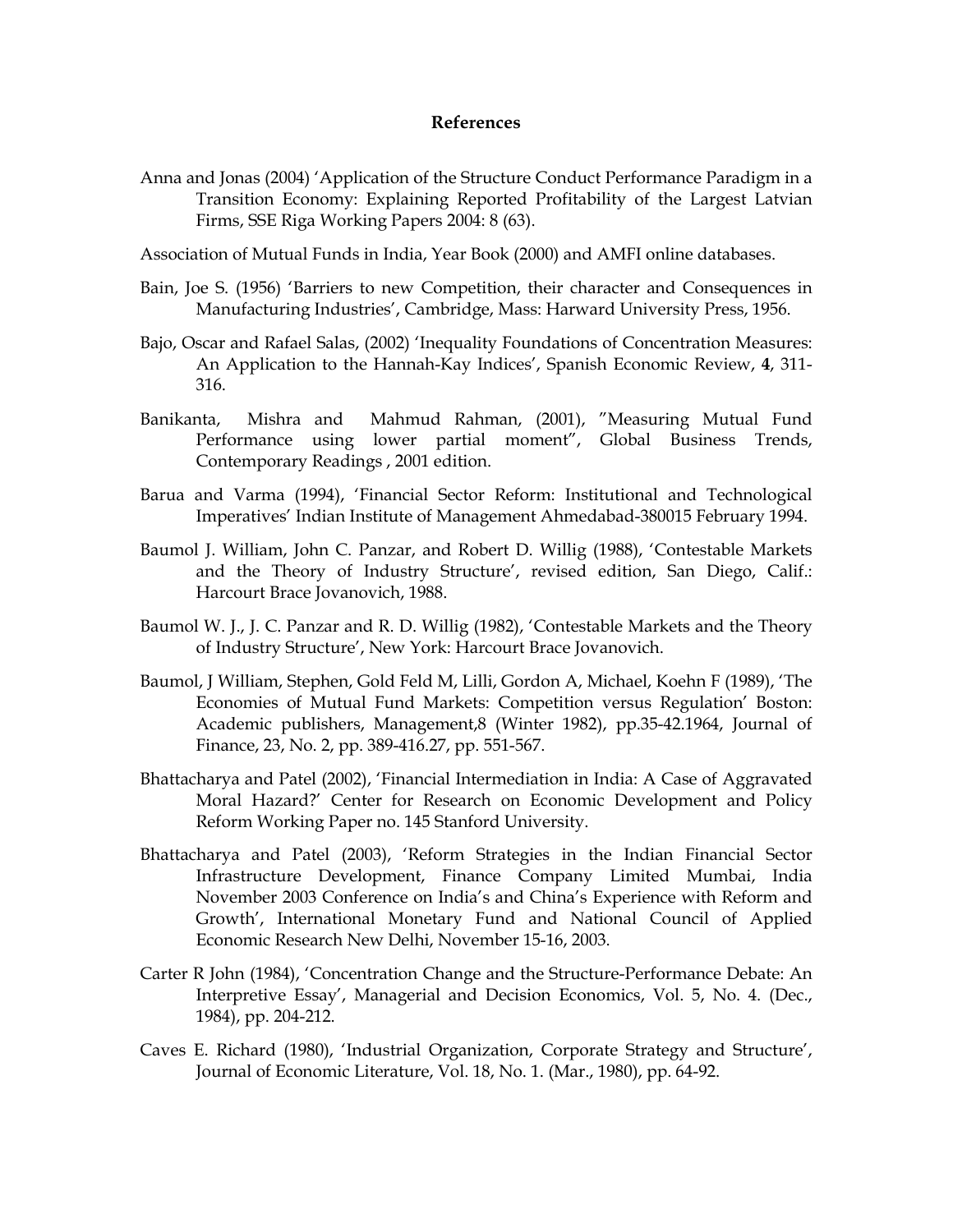- Chithra P.S (2000), 'Growth and Performance of Mutual Fund with Special Reference to UTI' Unpublished MPhil dissertation submitted to Jawaharlal NehruUniversity 2000.
- Curry, B. and K.D George (1983), 'Industrial concentration: A survey', Journal of Industrial Economics, 31: 203-55.
- Davies, Stephen (1979), 'Choosing Between Concentration Indices: the Iso-Concentration Curve', Economica, 46, 67-75.
- Fama F. Eugene and Kenneth R. French (2004), 'The Capital Asset Pricing Model: Theory and Evidence', Journal of Economic Perspectives, Volume 18, Number 3, summer 2004, Pages 25–46.
- Gort. Michael (1963), 'Analysis of Stability and change in Market Shares' JPE. 62 (February 1963) 51-63.
- Gronhaug and Fredriksen (1988) 'Concentration Ratios, Strategy and Performance: The Case of the Norwegian Telecommunications Industry', Managerial and Decision Economics, Vol. 9, No. 4. (Dec.1988), pp. 257-262.
- Grossack. Irvin (1965), 'Towards an Integration of Static and Dynamic Measures of Industry concentration', The Review of Economics and Statistics, Vol.47, No.3. (Aug., 1965), pp.301-308.
- Guerley J.G and E.S, Shaw (1955), 'Financial Aspects of Development', American Economic Review, vol. 45, 1955, pp. 515-38.
- Gupta. O P and Sehgal Sanjay (1993), 'An empirical testing of Capital Asset Pricing Model in India', Finance India 7: 863-874.
- Gurley and Shaw (1968), 'Money in a theory of Finance', Motilal Banarsidas, Delhi pages XIV, 317.
- Janusz et.al (1982), 'Herfindahl Concentration, Rivalry and Mergers', Harvard Law Review, Vol. 95, No. 8. (Jun., 1982), pp. 1857-1874.
- Jacquemin P. Alex, (1972), 'Market Structure and the Firm's Market Power,' The Journal of Industrial Economics, Vol. 20, No. 2. (Apr. 1972), pp. 122-134.
- Kale, Smitha and S. Uma (1995), 'A Study on the Evaluation of the Performance of Mutual Funds in India', National Insurance Academy, Pune.
- Kaminsky et.al (2001), 'Mutual Fund Investment in Emerging Markets: An Overview' World Bank Policy Research Working Paper No: 2529.
- Kjell.Grønhaug and Tor Fredriksen (1988), 'Concentration Ratios, Strategy and Performance: The Case of the Norwegian Telecommunications Industry' Managerial and Decision Economics, Vol. 9, No. 4. (Dec., 1988), pp. 257-262.
- Marcin Kacperczyk, Clemens and Stalm Luzheng (2006), 'Industry Concentration and Mutual Fund Performance', Forthcoming: Journal of Investment Management May 2006.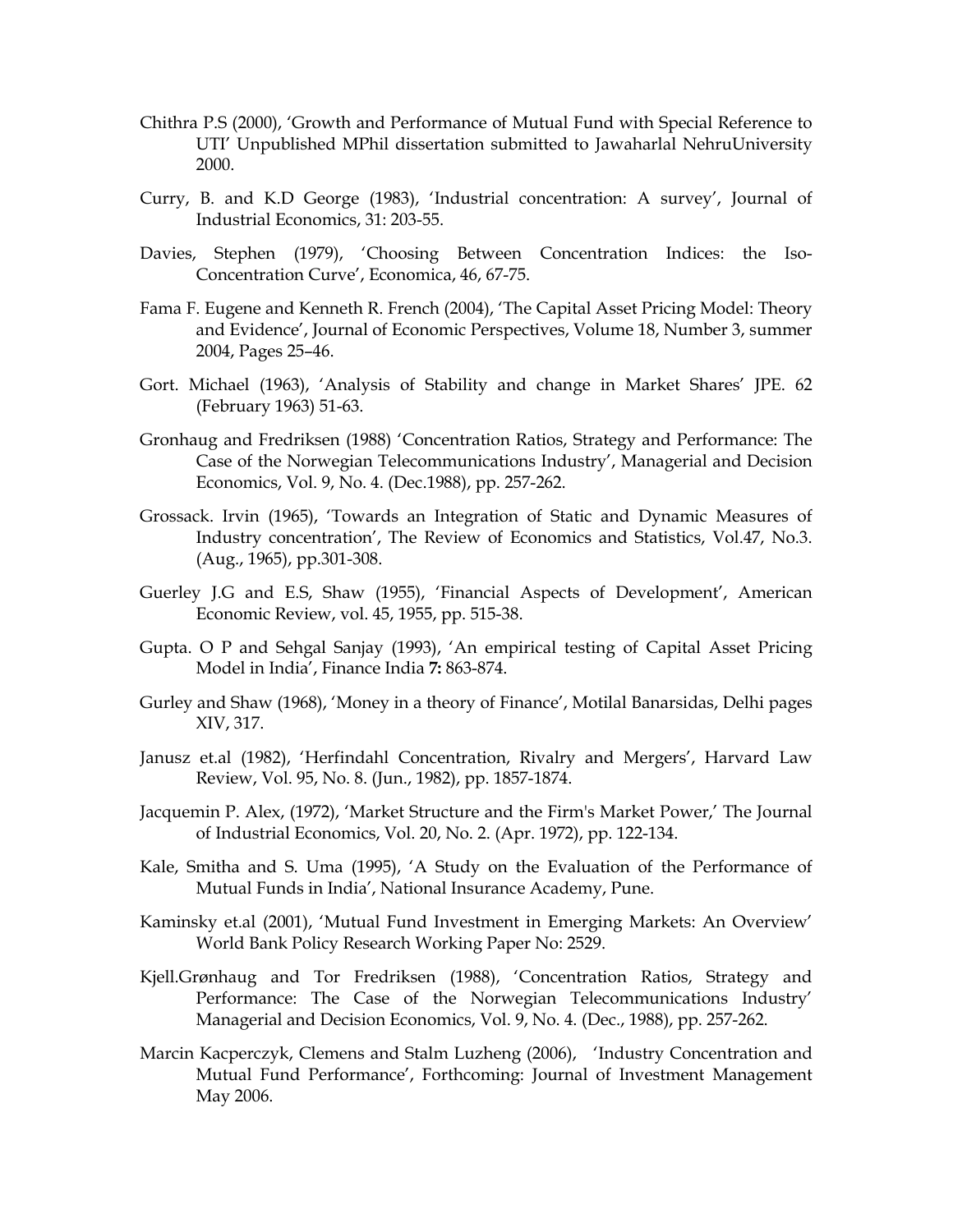- Mc Kinnon, R. I. (1973), 'Money and Capital in Economic Development', Brookings Institution and Washington D.C.
- McKinnon, R. I. (1993), 'The Order of Economic Liberalization: Financial Control in the Transition to a Market Economy', 2nd ed. Baltimore: Johns Hopkins University Press.
- Michael Siconolfi (1988), 'SEC is Studying Cost Differences of Mutual Funds', The Wall Street Journal (June 22, 1988).
- Mutual Fund Yearbook 2000', AMFI & UTI Institute of Capital Markets, 2001.
- National Stock Exchanges (NSE), online databases
- Needham D, (1979), 'The Economics of lndustrial Structure, Conduct and Performance', London: Holt, Rinehart and Winston.
- Nightingale John (1978), 'On the Definition of Industry and Market' The Journal of Industrial Economics, Vol. 27, No. 1. (Sep., 1978), pp. 31-40.
- Panwar Sharad and Madhumathi (2005), 'Characteristics and Performance Evaluation of Selected Mutual Funds in India' Indian Institute of Technology, Madras.
- Pathak .V. Bharati. (2003), 'Indian Financial system', IICM conference Paper.
- Porter E Michael (1981), 'The Contributions of Industrial Organization to Strategic Management, The Academy of Management Review, Vol. 6, No. 4. (Oct., 1981), pp. 609-620.
- Pushpangadan and Shanta (2006), 'Competition in Indian Manufacturing Industries: A Mobility Analysis' Economic and Political Weekly September 30, 2006.
- Reserve Bank of India, Annual reports. (2000-06)

Reserve Bank of India, Bulletin (2005-06)

- Reserve Bank of India, Handbook of Statistics on the Indian Economy (2003-06)
- Sadhak H. (1998), 'Mutual Funds in India, Marketing Strategies and Investment Practices', Second Edition, Response Books, A division of Sage Publications India Pvt. Ltd 1998.
- Scherer, Frederic M. (1980), 'Industrial Market Structure and Economic Performance'. 2ded. Chicago: Rand McNally, 1980.
- Security and Exchange Board of India, Annual Reports, various years (1995-2006).
- Security and Exchange Board of India, Bulletin, 2006
- Security and Exchange Board of India, Handbook of Statistics on the Indian Securities Market (2003-06)

Utton M. A. (1970), 'Industrial Concentration', Harrnonds worth: Penguin Books.